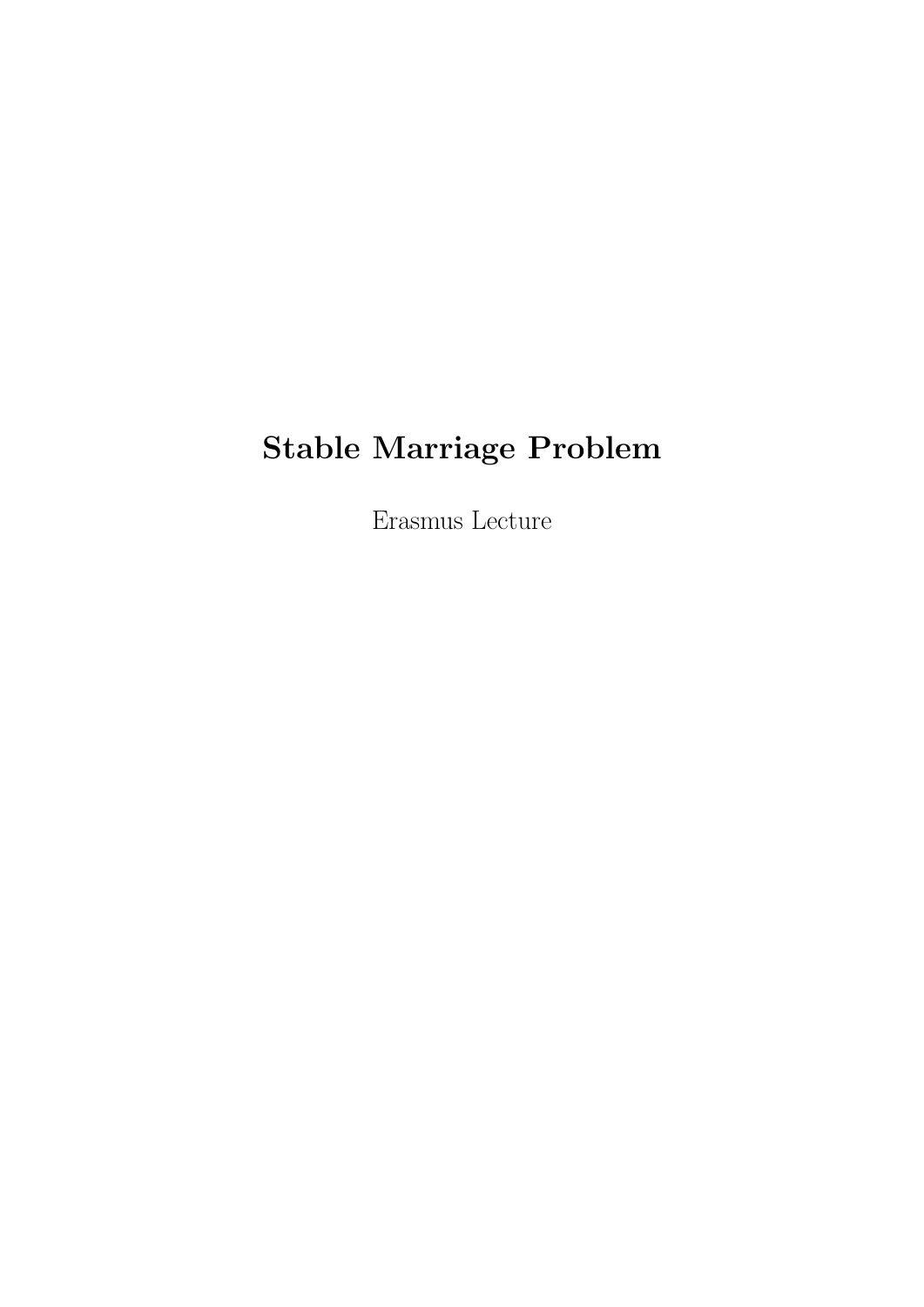# Matchings

In this lecture we are going to talk about matching problems. Matching problems arise in numerous applications. For example, dating services want to pair up compatible couples. Interns need to be matched to hospital residency programs. Other assignment problems involving resource allocation arise frequently, including balancing the traffic load among servers on the Internet. In the simplest form of a matching problem, you are given a graph where the edges represent compatibility and the goal is to create the maximum number of compatible pairs.

**Definition.** Given a graph  $G = (V, E)$ , a matching is a subgraph of G where every node has degree 1. In particular, the matching consists of edges that do not share nodes.



In this graph,  $\{\{v_1, v_6\}, \{v_2, v_5\}\}\$ is a matching of size two. But there is a larger matching – namely,  $\{\{v_1, v_8\}, \{v_2, v_6\}, \{v_4, v_5\}\}\$ is a matching of size three. Can there be a larger matching? Well, that would mean that every node is paired. But each of  $v_7$ and  $v_8$  can only be paired with  $v_1$ , and  $v_1$  can only be paired with one other node in a matching. So, the answer is no!

Let's now define a matching that includes every node:

**Definition.** A matching of a graph  $G = (V, E)$  is perfect if it has  $|V|/2$  edges.

There is no perfect matching for the previous graph. Matching problems often arise in the context of the bipartite graphs – for example, the scenario where you want to pair boys with girls.



For example, the above graph has a perfect matching, namely  $\{\{b_1, g_2\}, \{b_2, g_3\},\}$  $\{b_3, q_1\}, \{b_4, q_4\}\}.$ 

In many applications, not all matchings are equally desirable. For example, maybe  $b_1$ and  $g_2$  like each other a lot more than  $b_1$  and  $g_1$ . Often, we can represent the desirability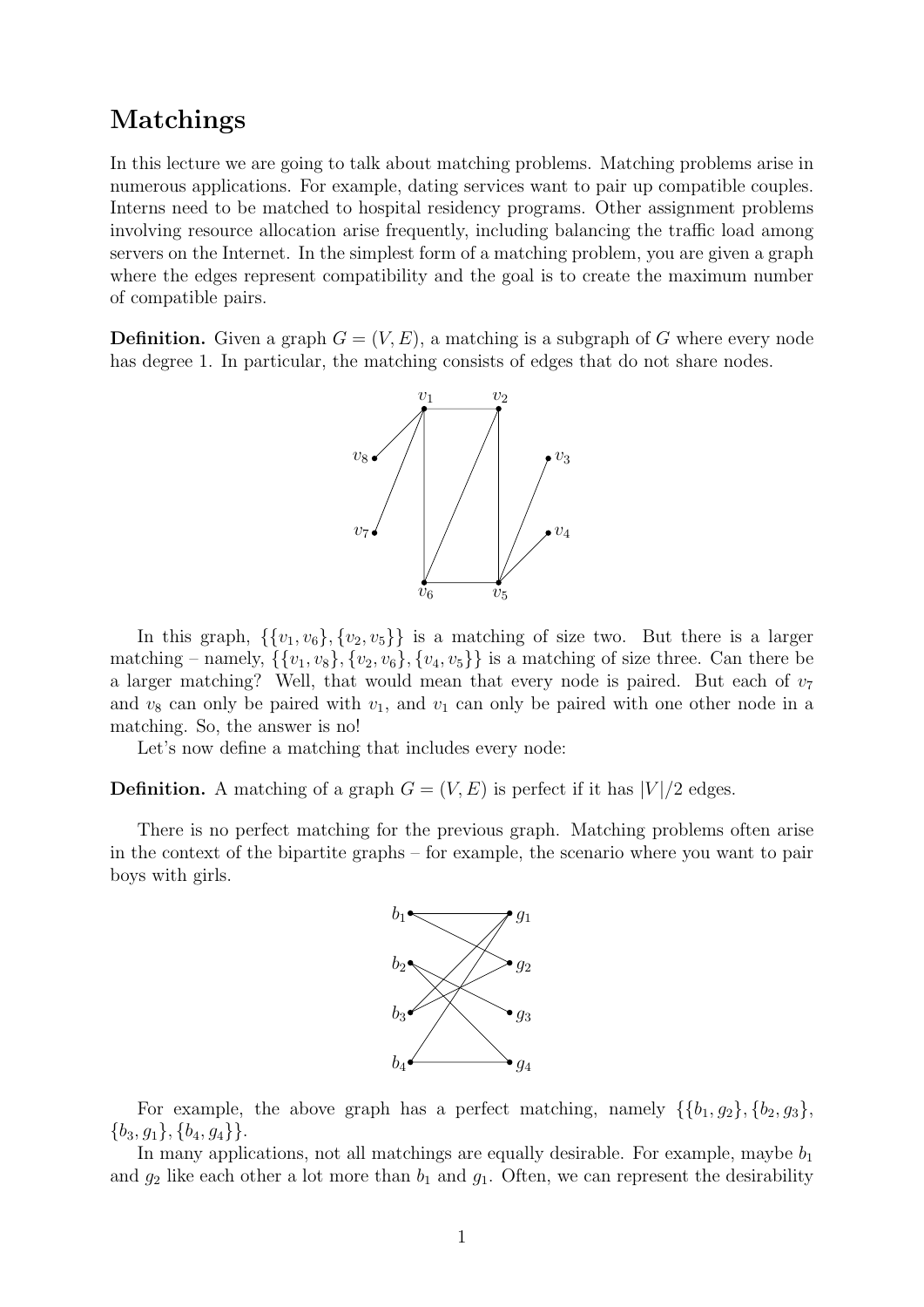of a matching with a weight on the edge. For example  $b_1$  and  $g_2$  get weight 5 while  $b_1$  and  $g_1$  get weight 10. The goal then is to find a perfect matching with minimum weight.

**Definition.** The weight of matching M is the sum of the weights on the edges in M. A minimum weight matching for a graph G is a perfect matching for G with minimum weight (if it exists).

For example, a minimum weight matching for the following graph is 20 (Bob gets matched with Alice, and Brad with Angeline).



It turns out that there are fast algorithms for finding maximum matchings in unweighted graphs and minimum weight matchings in weighted graphs, but they are complicated and we don't cover them in this course (in particular, the greedy algorithm doesn't work in general).

## Stable Marriage

Instead, we are going to talk about a different variant of the matching problem that does have an elegant solution and that is frequently used in practice. In this version of the problem, every node has a preference order of the possible mates. The preferences don't have to be symmetric. For example, maybe Alice really likes Brad but Brad has the hots for Angelina. Suppose Angelina also likes Brad more than Bob but that Bob really likes Angelina.



In the above figure, suppose we were to pair Brad with Alice and Bob with Angelina. Well, that would lead to a very dicey situation! Suffice it to say that pretty soon, Brad and Angelina are likely to start spending late nights doing discrete mathematics homework together. The main problem is that Brad and Angelina each prefer each other to their mates in the matching. In such a circumstance we say that Brad and Angelina form a rogue couple. More precisely, we'll say that given a matching  $M$ , boy  $b$  and girl  $g$  are a rogue couple for M if b and g prefer each other to their mates in M.

Obviously, the existence of rogue couples is not a good thing if you are making matchings, since they lead to instability. So, we'll say that a matching is stable if there are no rogue couples.

We are going to assume that preferences do not change with time. So we are not modeling the situation where you get tired. Preferences are known at the start and never change.

Our main goal is to find a perfect matching that is stable. In this example, a possible stable perfect matching is to pair Brad with Angelina, and Bob with Alice. Bob and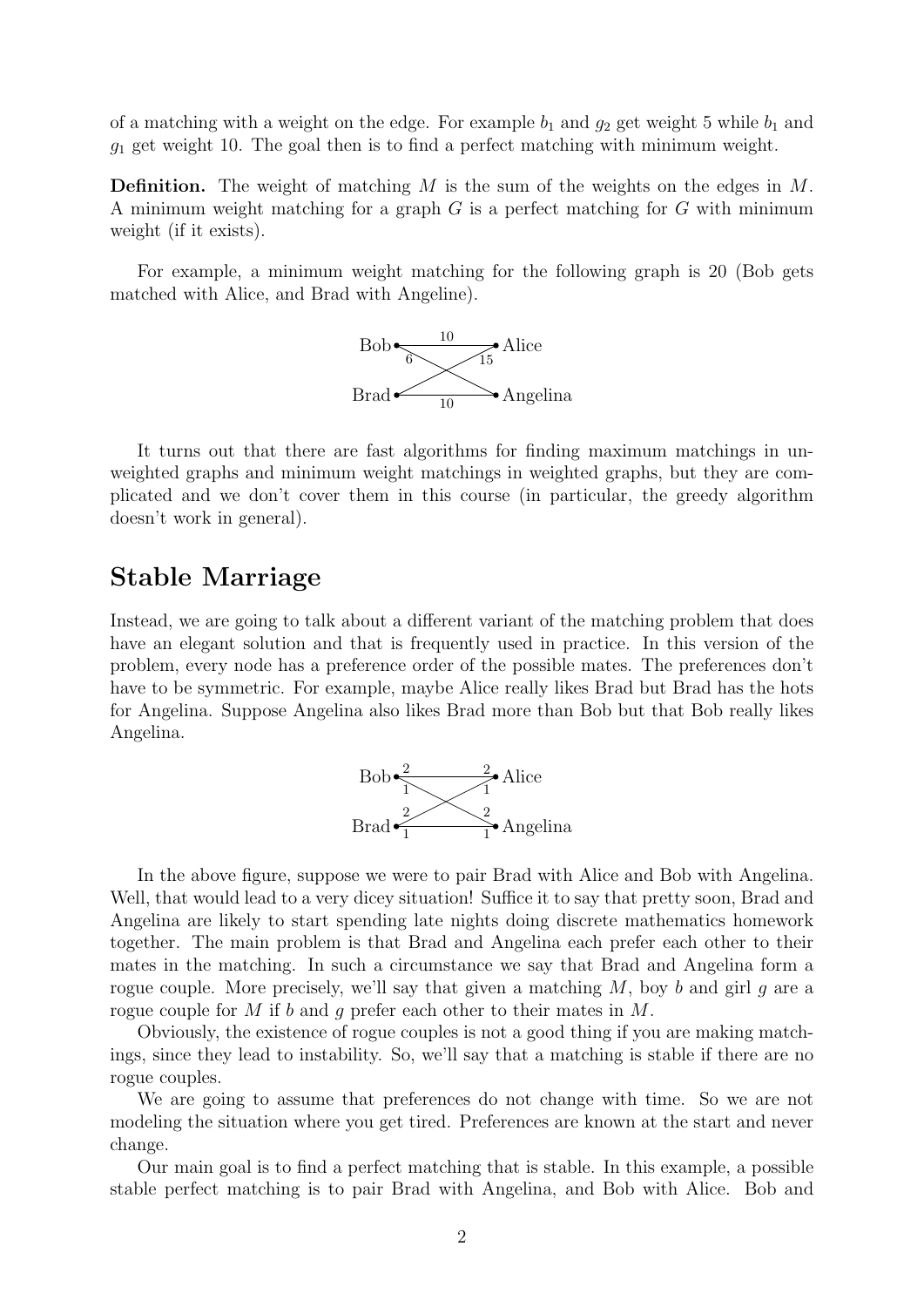Alice may not be so happy, but no rogue couple is possible and so it is a stable matching. That's because neither Brad nor Angelina like anyone better than each other, so even though Alice and Bob are not happy with each other, no one else will form a rogue couple with either of them.

In general, it isn't so clear that there is always a stable matching for any number of people and set of preference orders. In fact, if you allow boys to prefer boys and girls to prefer girls, then there are examples where there is no stable matching. But the strange thing is that in the special case where boys only get pairs with girls, then you can always find a stable matching.

We're going to show how to find such a stable matching shortly. But first, let's look at a unisex example where a stable matching is not possible. The idea is to create a love triangle with a fourth person who is everyone's last choice:



It turns out the fourth person's preferences don't even matter. Let's see why there is no stable matching. We'll prove this by contradiction. Assume, for contradiction, that there is a stable matching. Then there are two members of the love triangle that are matched. Without loss of generality, (by symmetry) assume that Bill is matched to Bob. Then the other pair must be Brad matched with Brian. But then there is a rogue couple since Bill likes Brad best and Brad prefers Bill to Brian. So, Bill and Brad form a rogue couple. Thus, there cannot be a stable matching.

This proposition is not very surprising. Getting a stable matching is a hard thing to do. What is surprising is that you can always do it in bipartite graphs – that is, where boys are only allowed to pair with girls and vice versa.

Let's formalize the statement of the problem that we are discussing here.

### The setting:

- There are *n* boys and *n* girls. We assume the number of boys and girls is the same.
- Each boy has his own ranked preference list of girls.
- Each girl has her own ranked preference list of boys.
- The lists are complete and have no ties. Each boy ranks every girl and vice versa.

#### The goal:

Pair each boy with a unique girl so that there are no rogue couples. That is, find a perfect matching so that every boy and girl are paired up one to one, with no potential funny business.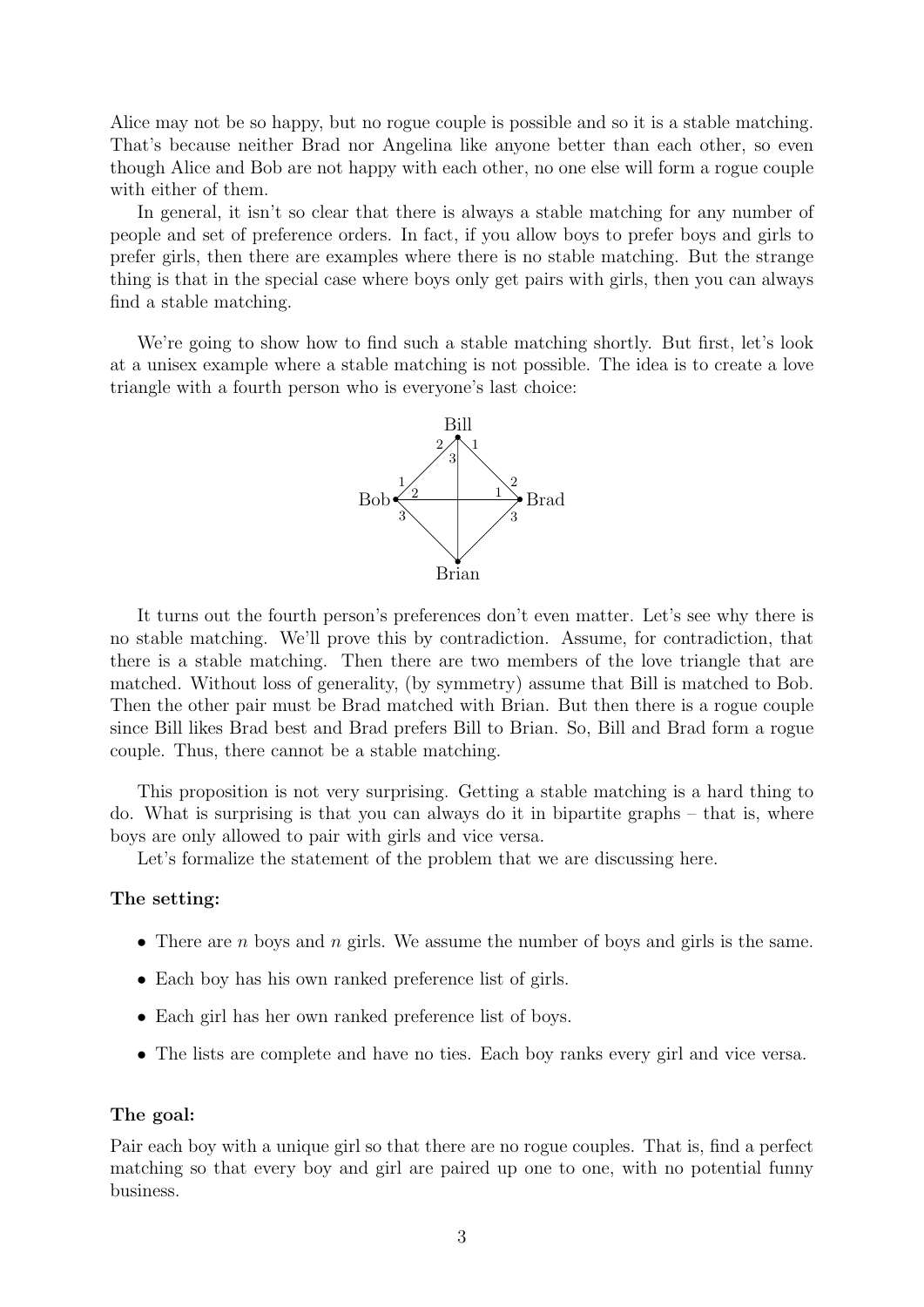Let's see if we can figure out a method for finding a stable matching by looking at an example:

$$
b_1 \rightarrow (g_3, g_2, g_5, g_1, g_4)
$$
  
\n
$$
b_2 \rightarrow (g_1, g_2, g_5, g_3, g_4)
$$
  
\n
$$
b_3 \rightarrow (g_4, g_3, g_2, g_1, g_5)
$$
  
\n
$$
b_4 \rightarrow (g_1, g_3, g_4, g_2, g_5)
$$
  
\n
$$
b_5 \rightarrow (g_1, g_2, g_4, g_5, g_3)
$$
  
\n
$$
g_1 \rightarrow (b_3, b_5, b_2, b_1, b_4)
$$
  
\n
$$
g_2 \rightarrow (b_5, b_2, b_1, b_4, b_3)
$$
  
\n
$$
g_3 \rightarrow (b_4, b_3, b_5, b_1, b_2)
$$
  
\n
$$
g_4 \rightarrow (b_1, b_2, b_3, b_4, b_5)
$$
  
\n
$$
g_5 \rightarrow (b_2, b_3, b_4, b_1, b_5)
$$

Let's try to use a greedy algorithm to find the matching. In this case, the greedy algorithm will have each boy pick his favorite girl that remains by the time his turn comes up.

Running the greedy algorithm on our example, boy  $b_1$  picks his favorite, which is  $g_3$ , boy  $b_2$  picks his favorite, which is  $g_1$ , boy  $b_3$  picks his favorite, which is  $g_4$ , boy  $b_4$  picks his favorite remaining girl, which is  $g_2$  (since his top 3 choices are already taken), and finally, boy  $b_5$  picks his favorite remaining girl (which at this point, is the only remaining girl), which is  $q_5$ .

Let's see – is there a rogue couple? Well, boys  $b_1$ ,  $b_2$ , and  $b_3$  are matched up with the loves of their lives, so they are too happy to be thinking of running off. However, boy  $b_4$  is not so happy with  $g_2$ , who is his fourth choice. He approaches  $g_1$ , but she isn't interested in him, since she prefers boy  $b_2$  – in fact, she ranked  $b_4$  last so she wouldn't be caught dead in an affair with him. However, he runs into his love of his life, that is  $g_3$ , and she definitely prefers him to  $b_1$ , who is way down on her list. So we have a situation here. Both  $b_4$  and  $g_3$  prefer each other to their own mates. We could try to patch things up and pair  $b_4$  with  $g_3$  and then  $g_2$  with  $b_1$ , but it's not clear that we would reduce the number of rogue couples. It happens that in this case pairing up  $b_4$  and  $g_3$  is an ok thing to do. But, this is getting more and more complicated.

How about using an algorithm that is based on induction (or recursion)? Pair boy  $b_1$ with girl  $g_3$  and solve the rest by induction. By the induction hypothesis, the only rogue couples would involve  $b_1$  or  $g_3$ . But, they can't involve  $b_1$ , since he got his first choice. On the other hand, they might well involve  $g_3$  since  $b_1$  might be her last but one choice! Induction would work if there were some boy and some girl who each ranked the other first. If there were such a boy and girl, then they have to get paired to each other, or they would be a rogue couple. But, there might not be such a boy and girl. Too often people do not like those that like them!

# Gale-Shapley algorithm

It turns out that finding a good way of pairing up the boys and girls is a tricky problem. The best approach is to use the Gale-Shapley algorithm named after the mathematicians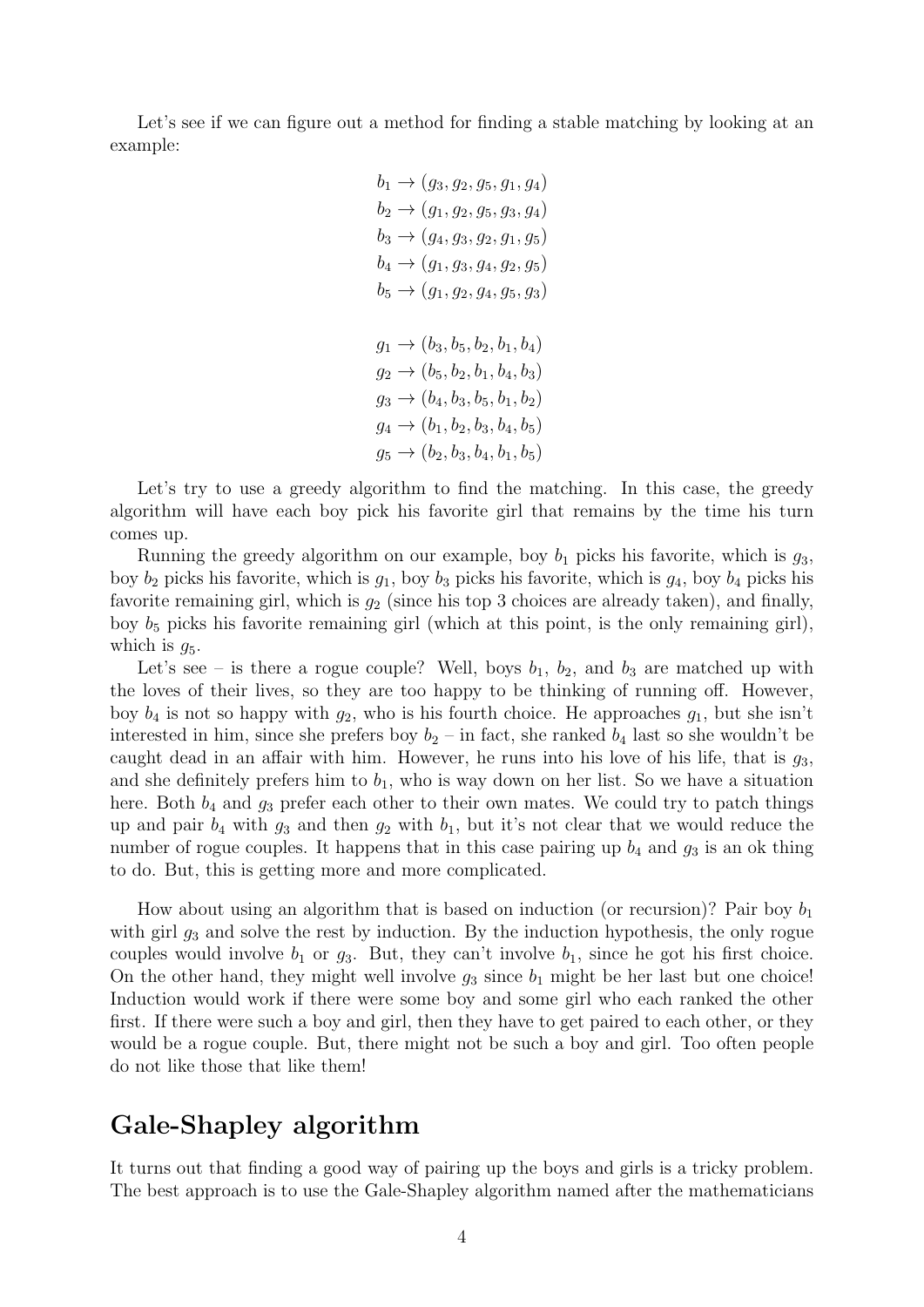David Gale and Lloyd Shapley who devised it in 1962. Note that, in 2012, the Nobel Prize in Economics was awarded to Lloyd Shapley and Alvin Roth "for the theory of stable allocations and the practice of market design."

Here is the method for getting everyone paired up. The mating ritual takes place over several days. The idea is that each of the boys go after the girls one by one, in order of preference, crossing off girls from their list as they get rejected. Here is a more detailed specification:

### Initial Condition:

Each of the n boys has an ordered list of the n girls according to his preferences. Each of the girls has an ordered list of the boys according to her preferences.

### Each Day

- Morning:
	- Each girl stands on her balcony.
	- Each boy stands under the balcony of his favorite girl whom he has not yet crossed off his list and serenades. If there are no girls left on his list, he stays home and does discrete mathematics homework.
- Afternoon:
	- Girls who have at least one suitor say to their favorite from among the suitors that day: "Maybe, come back tomorrow."
	- To the others, they say "No, I will never marry you!"
- Evening:
	- Any boy who hears "No" crosses that girl off his list.

### Termination Condition:

If there is a day when every girl has at most one suitor, we stop and each girl marries her current suitor (if any).

Let's run the Gale-Shapley algorithm on the example from before. On the first morning, boy  $b_1$  serenades girl  $g_3$ , boy  $b_2$  serenades girl  $g_1$ , boy  $b_3$  serenades girl  $g_4$ , boy  $b_4$ serenades girl  $g_1$ , and boy  $b_5$  serenades girl  $g_1$ . In the afternoon, girls  $g_1$ ,  $g_3$ , and  $g_4$  say "Maybe, come back tomorrow" to boys  $b_5$ ,  $b_1$ , and  $b_3$ , respectively. Girl  $g_1$  says "No!" to boys  $b_2$  and  $b_4$ , who cross  $g_1$  off their lists that evening.

On the second morning, boy  $b_1$  serenades girl  $g_3$ , boy  $b_2$  serenades girl  $g_2$ , boy  $b_3$ serenades girl  $q_4$ , boy  $b_4$  serenades girl  $q_3$ , and boy  $b_5$  serenades girl  $q_1$ . In the afternoon, girls  $g_1$ ,  $g_2$ ,  $g_3$ , and  $g_4$  say "Maybe, come back tomorrow" to boys  $b_5$ ,  $b_2$ ,  $b_4$ , and  $b_3$ , respectively. Girl  $g_3$  says "No!" to boy  $b_1$ , who crosses  $g_3$  off his list in the evening.

On the third morning, boy  $b_1$  serenades girl  $g_2$ , boy  $b_2$  serenades girl  $g_2$ , boy  $b_3$  serenades girl  $g_4$ , boy  $b_4$  serenades girl  $g_3$ , and boy  $b_5$  serenades girl  $g_1$ . In the afternoon, girls  $g_1$ ,  $g_2, g_3$ , and  $g_4$  say "Maybe, come back tomorrow" to boys  $b_5, b_2, b_4$ , and  $b_3$ , respectively. Girl  $g_2$  says "No!" to boy  $b_1$ , who crosses  $g_2$  off his list in the evening.

On the fourth morning, boy  $b_1$  serenades girl  $g_5$ , boy  $b_2$  serenades girl  $g_2$ , boy  $b_3$ serenades girl  $g_4$ , boy  $b_4$  serenades girl  $g_3$ , and boy  $b_5$  serenades girl  $g_1$ . In the afternoon,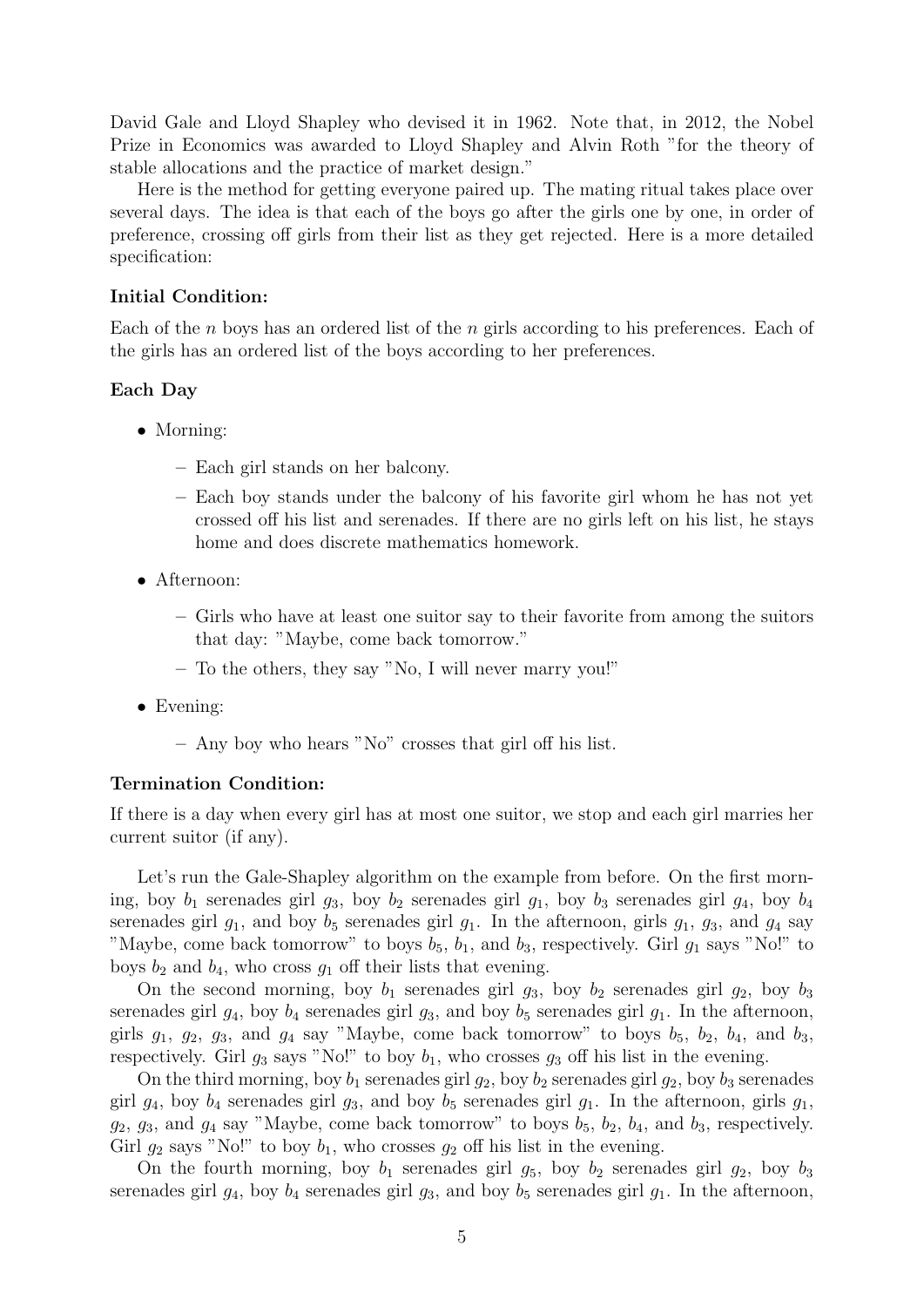the girls realize that each girl has at most one suitor, so all five couples start planning their weddings.

Now let's show that the algorithm works. We need to show that

- the Gale-Shapley algorithm terminates,
- the Gale-Shapley algorithm terminates quickly,
- at termination, there are no rogue couples,
- everyone is married.

We will also analyze the fairness of the protocol. It is better for boys or for girls?

Let's start by showing that this algorithm terminates:

**Theorem 1.** The Gale-Shapley algorithm terminates within  $n^2 + 1$  days.

Proof. We'll prove this theorem by contradiction. Suppose, for contradiction, that the Gale-Shapley algorithm does not terminate in  $n^2 + 1$  days. Well, let's notice something that must happen on a day in which the Gale-Shapley algorithm doesn't terminate – it must be that some boy crosses a girl off his list that evening! Why is this? If the Gale-Shapley algorithm doesn't terminate, then some girl must have had at least 2 suitors. If a girl has at least 2 suitors then at least one gets rejected, and that boy crosses that girl off his list. So if the Gale-Shapley algorithm doesn't terminate in  $n^2 + 1$  days, there are at least  $n^2 + 1$  names crossed off in total. But at the start, each list is of size n, so the total size of all the lists put together is  $n^2$ . So we couldn't have crossed off  $n^2 + 1$  names, and thus we have our contradiction.

This is a typical proof technique in Computer Science used to bound the running time of an algorithm. We show that the algorithm is always making progress by some measure. Then, since there is only a finite amount of progress to make, it must eventually terminate. Here the measure is the number of names on the union of the lists.

For the sake of completeness we give a lower bound as well on the number of days needed the Gale-Shapley algorithm to terminate. Assume we have n boys  $b_1, b_2, \ldots, b_n$ and *n* girls  $g_1, g_2, \ldots, g_n$  with preferences as given below.

$$
b_1 \rightarrow (g_1, g_n, g_2, g_3, g_4, \dots, g_{n-3}, g_{n-2}, g_{n-1})
$$
  
\n
$$
b_2 \rightarrow (g_2, g_1, g_3, g_4, g_5, \dots, g_{n-2}, g_{n-1}, g_n)
$$
  
\n
$$
b_3 \rightarrow (g_3, g_1, g_2, g_4, g_5, \dots, g_{n-2}, g_{n-1}, g_n)
$$
  
\n
$$
b_4 \rightarrow (g_4, g_1, g_2, g_3, g_5, \dots, g_{n-2}, g_{n-1}, g_n)
$$
  
\n:  
\n:  
\n:  
\n
$$
b_{n-2} \rightarrow (g_{n-2}, g_1, g_2, g_3, g_4, \dots, g_{n-3}, g_{n-1}, g_n)
$$
  
\n
$$
b_{n-1} \rightarrow (g_{n-1}, g_1, g_2, g_3, g_4, \dots, g_{n-3}, g_{n-2}, g_n)
$$
  
\n
$$
b_n \rightarrow (g_1, g_2, g_3, g_4, g_5, \dots, g_{n-2}, g_{n-1}, g_n)
$$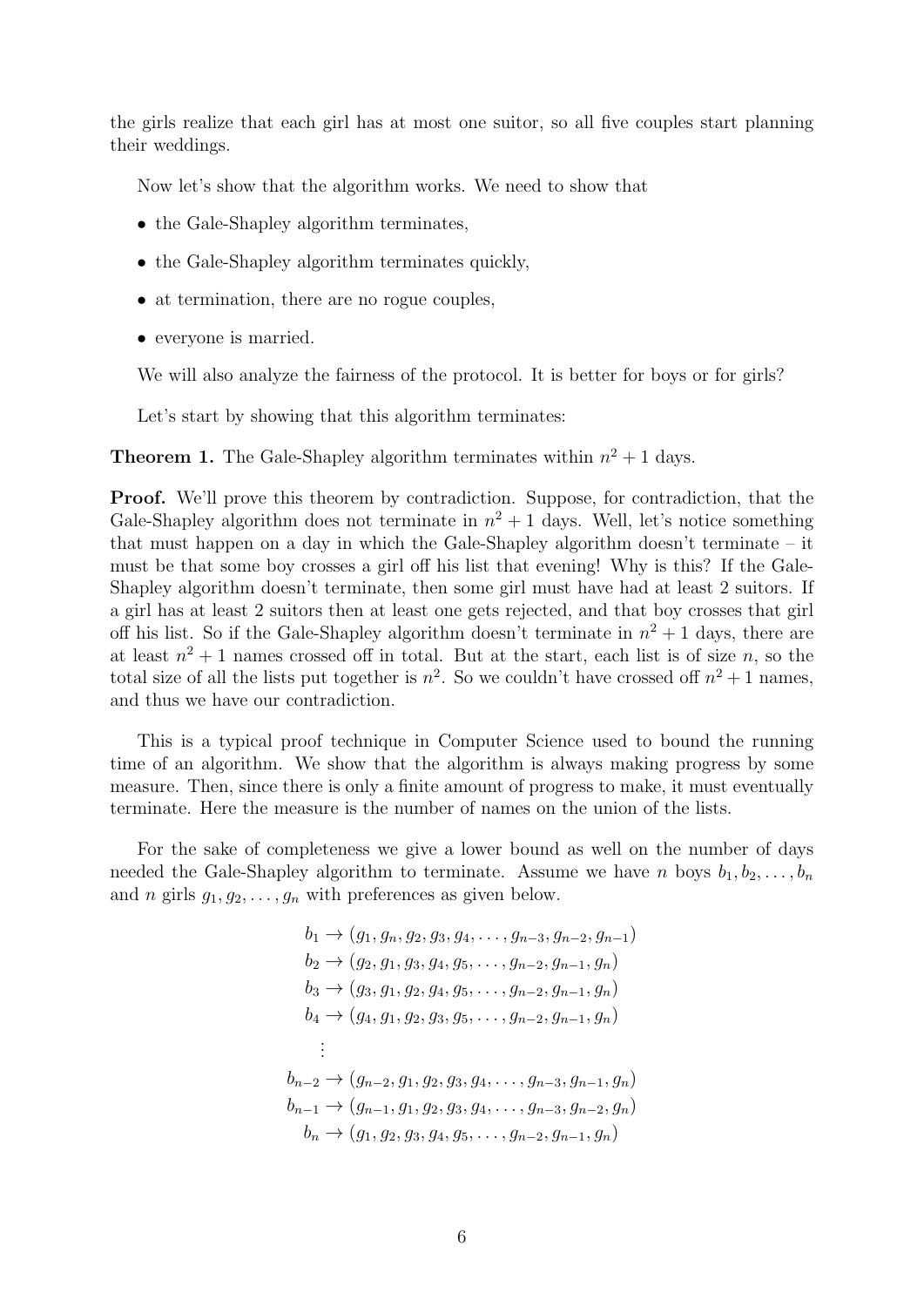$$
g_1 \rightarrow (b_2, b_1, b_3, b_4, b_5, \dots, b_{n-2}, b_{n-1}, b_n)
$$
  
\n
$$
g_2 \rightarrow (b_3, b_2, b_1, b_4, b_5, \dots, b_{n-2}, b_{n-1}, b_n)
$$
  
\n
$$
g_3 \rightarrow (b_4, b_3, b_1, b_2, b_5, \dots, b_{n-2}, b_{n-1}, b_n)
$$
  
\n
$$
g_4 \rightarrow (b_5, b_4, b_1, b_2, b_3, \dots, b_{n-2}, b_{n-1}, b_n)
$$
  
\n:  
\n:  
\n
$$
g_{n-2} \rightarrow (b_{n-1}, b_{n-2}, b_1, b_2, b_3, \dots, b_{n-4}, b_{n-3}, b_n)
$$
  
\n
$$
g_{n-1} \rightarrow (b_n, b_{n-1}, b_1, b_2, b_3, \dots, b_{n-4}, b_{n-3}, b_{n-2})
$$
  
\n
$$
g_n \rightarrow (b_1, b_2, b_3, b_4, b_5 \dots, b_{n-2}, b_{n-1}, b_n)
$$

Let's run the Gale-Shapley algorithm on this example. On the first  $n-2$  days  $b_n$  is the only boy who hears "No" from the girls, first from girl  $q_1$ , next from girl  $q_2$ , and so on, finally from girl  $g_{n-2}$ . On the next  $n-2$  days  $b_{n-1}$  is the only boy who hears "No" from the girls, first from girl  $g_{n-1}$ , next from girl  $g_1$ , and so on, finally from girl  $g_{n-3}$ . On the next  $n-3$  days  $b_{n-2}$  is the only boy who hears "No" from the girls, first day from girl  $g_{n-2}$ , next from girl  $g_1$ , and so on, finally from girl  $g_{n-4}$ . Continuing this manner, on the last but one day  $b_1$  is the only boy who hears "No" from the girls, namely from the girl  $g_1$ . On the last day each girl has exactly one suitor, boy  $b_1$  serenades girl  $g_n$ , boy  $b_2$  serenades girl  $g_1$ , boy  $b_3$  serenades girl  $g_2$ , boy  $b_4$  serenades girl  $g_3$ , and so on, boy  $b_n$  serenades girl  $g_{n-1}$ , so all n couples start planning their weddings. The total number of days is

$$
(n-2) + (n-2) + (n-3) + (n-4) + \dots + 1 = \frac{n(n-1)}{2} - 1
$$

which implies that the Gale-Shapley algorithm terminates in  $\Omega(n^2)$  days in the worst case.

Next, we'll prove that everyone gets married by the Gale-Shapley algorithm, but first we'll need a couple of lemmas.

Lemma 1. If a boy marries, then he courted every girl he liked better.

Proof. In the Gale-Shapley algorithm, boys cross girls off their lists one at a time in preference order, starting with the girl he likes most. A boy marries the girl (if any) that he is courting at termination. So if a boy marries, he marries his least favorite girl among those he courted. Tough luck for the boy, but at least he likes her better than all the girls he never courted.

Lemma 2. If a boy never marries, then he courted every girl.

Proof. By Theorem 1, the Gale-Shapley algorithm terminates. At the time of termination, the boy is not courting. How can that be? If he is home doing his discrete mathematics homework, then he must have crossed off every girl on his list. So, he has courted every girl.

Lemma 3. A girl marries her favorite among her suitors.

Proof. A girl only rejects a boy when a better one comes along and always keeps stringing along her favorite among those seen so far.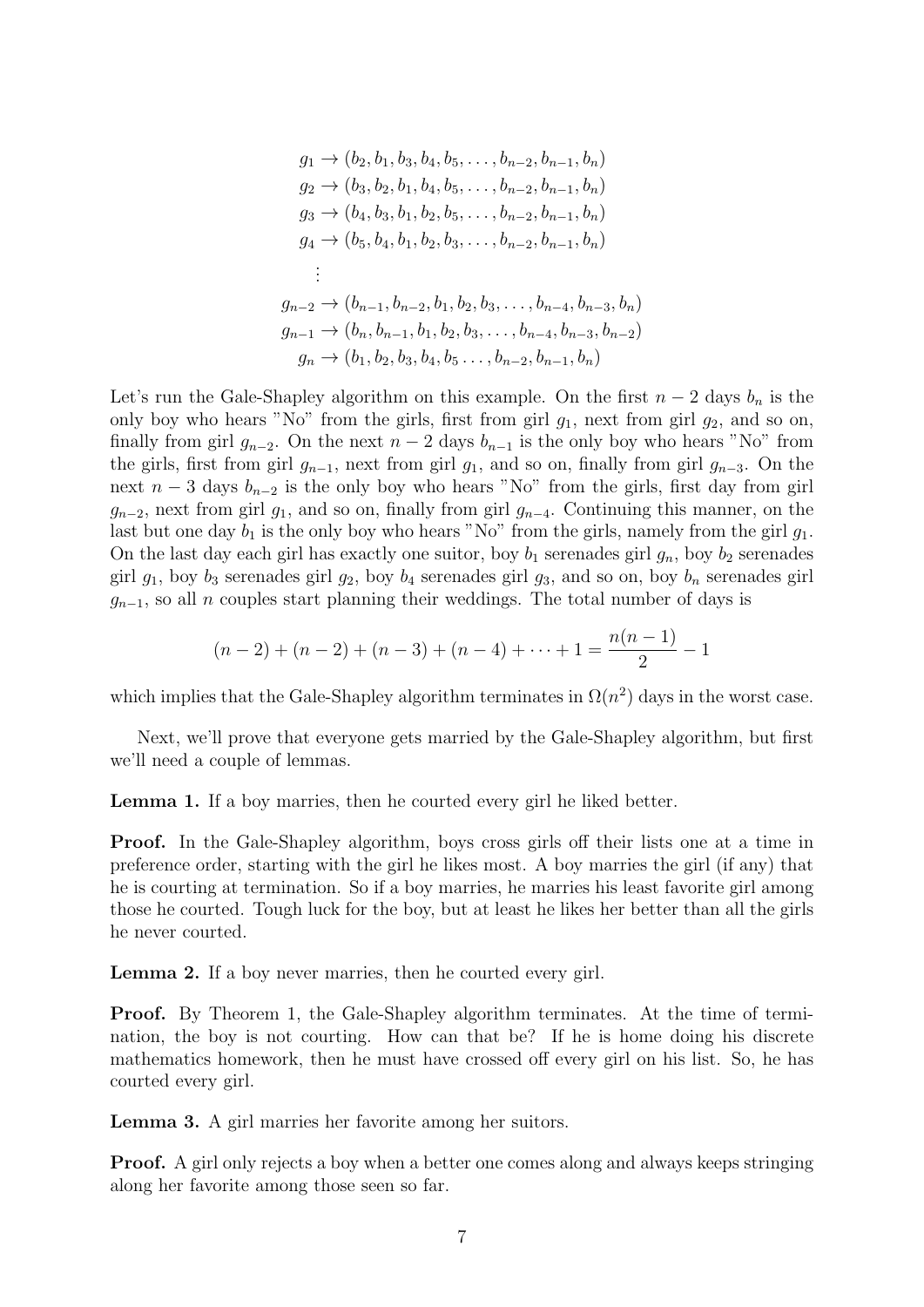This also means that:

Lemma 4. If a girl is ever courted, she gets married.

Proof. Once a girl has a suitor, she keeps him until she trades up.

Now we can prove that everyone gets married:

Theorem 2. Everyone is married in the Gale-Shapley algorithm.

**Proof.** We'll show this one by contradiction. Assume, for contradiction, that some boy b is not married. But then, by Lemma 2, boy b has courted every girl. So, every girl has been courted. But then, every girl is married by Lemma 4. But since there are an equal number of boys and girls, it must be the case that every boy (including  $b$ ) is married. So the theorem is true by contradiction.

Next we'll prove the main result, namely that the Gale-Shapley algorithm always produces stable marriages.

Theorem 3. The Gale-Shapley algorithm produces stable marriages.

**Proof.** Assume, for contradiction, that there is a rogue couple  $(b, q)$ . Suppose b married  $g'$  and g married b' in the Gale-Shapley algorithm. If b married  $g'$ , but likes g better, then b visited g first by Lemma 1, and g said "no" to b. But then, g must have married someone that she likes better than  $b$  by Lemma 3. So,  $g$  likes  $b'$  better than  $b$ , which means that  $(b, g)$  is not a rogue couple.

Well, who do you think is better off in the Gale-Shapley algorithm? In other words, who has the power, the proposers or the acceptors? Since the girls marry their favorite from among their suitors, and the boys get the worst girls that they court, it seems reasonable to assume that the girls do best. It seems hard to answer this question formally, especially since it isn't even clear what we mean by "doing better". But, in fact, we can show in a very precise and formal way that the algorithm is heavily biased toward the boys. To formalize this, we need to define the set of realistic potential mates.

Let S be the set of all stable matchings. Since the Gale-Shapley algorithm gives a stable matching, we know that  $S \neq \emptyset$ . For each person p, we define the realm of possibility for p to be  $\{q \mid \exists M \in S, (p,q) \in M\}$ . That is, q is within the realm of possibility for p if and only if there is a stable matching where  $p$  marries  $q$ .

Some mates just might be out of the question, since no stable pairings are possible if you married them. For example, Brad is just not realistic for Alice since if you ever pair them, Brad and Angelina will form a rogue couple – so there is no stable matching with Brad paired to Alice.

Definition. A person's optimal mate is his/her favorite from the realm of possibility.

An optimal mate must exist, since we know there is at least one stable matching, namely the one produced by the Gale-Shapley algorithm.

Definition. A person's pessimal mate is his/her least favorite from the realm of possibility.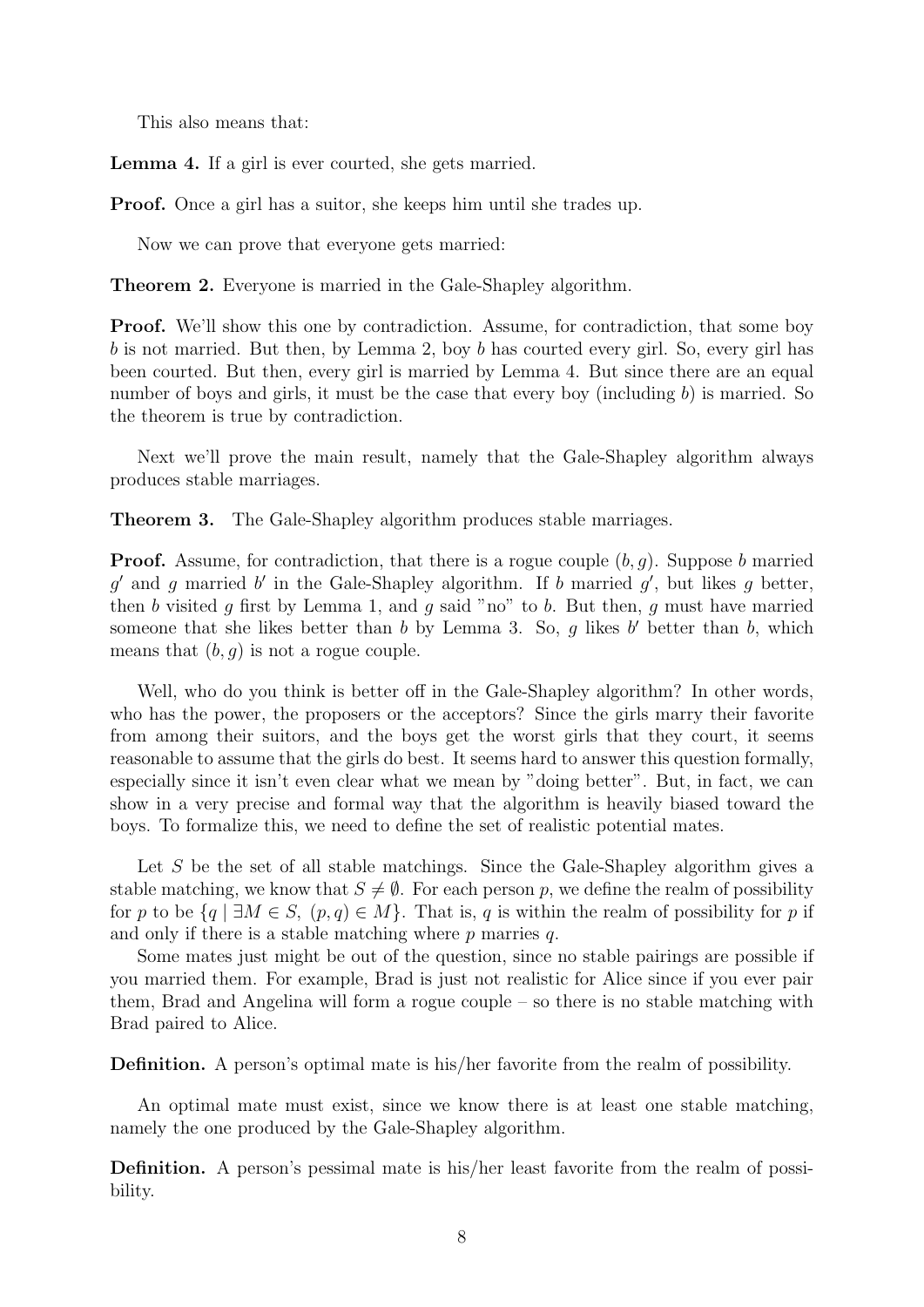Ok, now here is a pair of shocking results:

Theorem 4. The Gale-Shapley algorithm pairs every boy with his optimal mate!

Theorem 5. The Gale-Shapley algorithm pairs every girl with her pessimal mate!

This is too hard to believe, so let's do the proof.

Proof of Theorem 4. Assume, for contradiction, that some boy does not get his optimal girl (that is, his favorite girl within the realm of possibility). Let  $b$  be the first (in time) boy who gets rejected by his optimal girl  $g$  (resolving ties arbitrarily). Define  $b'$  to be the boy who caused g to reject b in the Gale-Shapley algorithm. Then g prefers  $b'$  to b.

Since  $b$  is the first to be rejected by the optimal mate in the Gale-Shapley algorithm,  $b'$  has not (yet) been rejected by the optimal mate when he is courting g. So,  $b'$  likes g at least as much as he likes his optimal mate  $g^*$  (g and  $g^*$  might be the same person).

Let M be a stable matching where b marries g. M exists since g is in the realm of possibility of b. M is not produced by the Gale-Shapley algorithm by assumption. Let g' be the spouse of b' in M. By definition, b' likes  $g^*$  at least as much as  $g'$  (again, they might be the same person), so b' prefers g to g' since b' likes g at least as much as  $g^*$ , whom he likes at least as much as  $g'$ . (Note that g can't be the same person as  $g'$ .) So b' and q are a rogue couple, which contradicts the fact that  $M$  is a stable matching!

Now let's show that the girls get their pessimal mate.

Proof of Theorem 5. Suppose, for contradiction, that there is a stable matching M where there is a girl q who fares worse than in the Gale-Shapley algorithm. Let b be the mate of g in the Gale-Shapley algorithm. Let  $b'$  be the mate of g in M. Then g likes b better than  $b'$  since she fared worse in  $M$  than in the Gale-Shapley algorithm. Let  $g'$  be the mate of b in M.

We know that b likes g better than  $g'$  since (by Theorem 4) the Gale-Shapley algorithm gives an optimal mate for b. Then b and q form a rogue couple in  $M$ , which is a contradiction.

# Implementation

How can we implement efficiently the Gale-Shapley algorithm? As a first step, we serialize the algorithm as follows.

- Initially, everyone is unmarried. Suppose an unmarried boy  $b$  chooses the girl  $q$  who ranks highest on his preference list and proposes to her and the pair  $(b, q)$  enter and intermediate state — engagement.
- Suppose we are now at a state in which some boys and girls are free not engaged — and some are engaged. The next step could look like this. An arbitrary free boy b chooses the highest-ranked girl g to whom he has not yet proposed, and he proposes to her. If q is also free, then b and q become engaged. Otherwise, q is already engaged to some other boy  $b'$ . In this case, she determines which of  $b$  or  $b'$ ranks higher on her preference list; this boy becomes engaged to g and the other becomes free.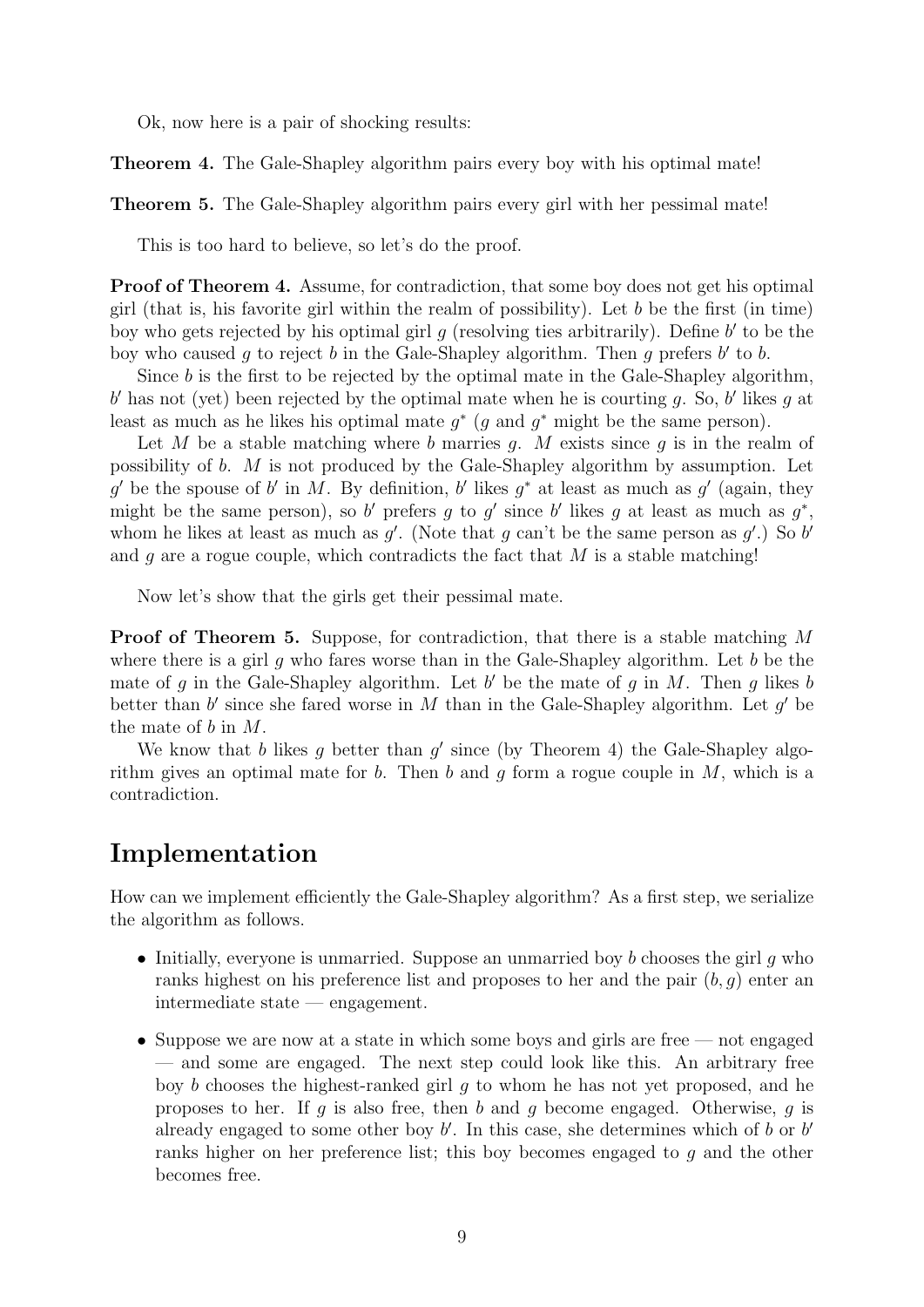• Finally, the algorithm will terminate when no one is free; at this moment, all engagements are declared final, and the resulting perfect matching is returned.

```
initially all boys and girls are free
while there is a boy b who is free and hasn't proposed to every girl
  choose such a boy b
  let g be the highest-ranked girl in b's preference list to whom b
      has not yet proposed
  if g is free
    then
      (b,g) become engaged
    else /* g is currently engaged to b' */
      if g prefers b' to b
        then
          b remains free
        else /* g prefers b to b' */(b,g) become engaged
          b' becomes free
return the set S of engaged pairs
```
Each iteration of the while loop consists of some boy proposing (for the only time) to a girl he has never proposed to before. So if we let  $P(t)$  denote the set of pairs  $(b, q)$ such that b has proposed to g by the end of iteration t, we see that for all t, the size of  $P(t + 1)$  is strictly greater than the size of  $P(t)$ . But there are only  $n^2$  possible pairs of boys and girls in total, so the value of  $P(\cdot)$  can increase at most  $n^2$  times over the course of the algorithm. It follows that there can be at most  $n^2$  iterations.

Now we show that we are able to implement each iteration in constant time. For simplicity, assume that the set of boys and girls are both  $\{1, \ldots, n\}$ . To ensure this, we can order the boys and girls (say, alphabetically), and associate number  $i$  with the  $i$ th boy  $b_i$  or the *i*th girl  $g_i$  in this order. This assumption (or notation) allows us to define an array indexed by all boys or all girls. We need to have a preference list for each boy and for each girl. To do this we will have two arrays, one for the girls' preference lists and one for the boys' preference lists; we will use  $\text{BoyPref}[b, i]$  to denote the *i*th girl on boy *b*'s preference list, and similarly GirlPref[q, i] to be the ith boy on the preference list of girl g. Note that the amount of space needed to give the preferences for all  $2n$  individuals is  $O(n^2)$ , as each person has a list of length n.

We need to consider each step of the algorithm and understand what data structure allows us to implement it efficiently. Essentially, we need to be able to do each of four things in constant time.

- (1) We need to be able to identify a free boy.
- (2) We need, for a boy b, to be able to identify the highest-ranked girl to whom he has not yet proposed.
- (3) For a girl g, we need to decide if g is currently engaged, and if she is, we need to identify her current partner.
- (4) For a girl  $g$  and two boys  $b$  and  $b'$ , we need to be able to decide, again in constant time, which of  $b$  or  $b'$  is preferred by  $g$ .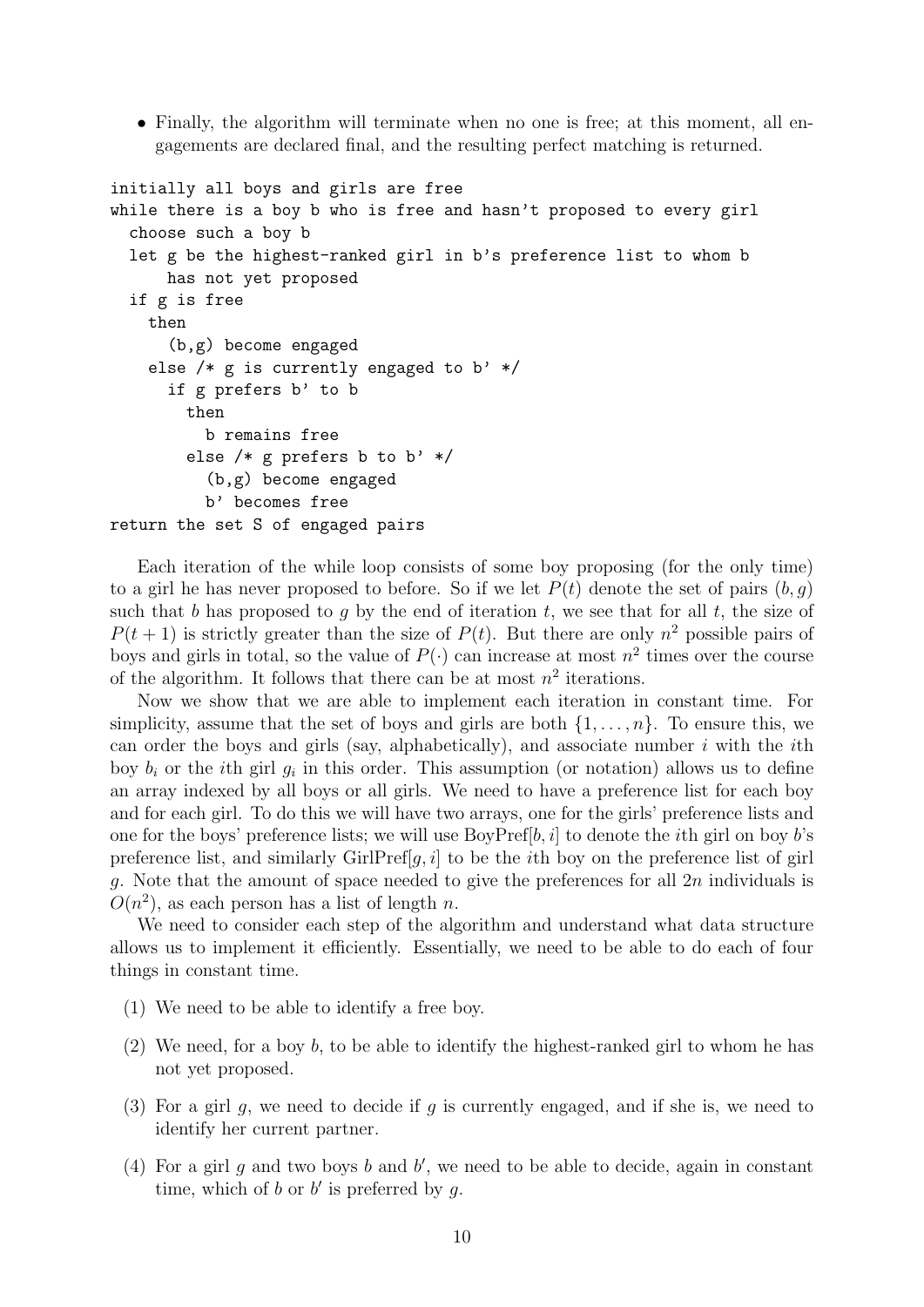First, consider selecting a free boy. We will do this by maintaining the set of free boys as a queue. When we need to select a free boy, we take the first boy b in the queue. We delete  $b$  from the queue if he becomes engaged, and possibly insert a different boy  $b'$ , if some other boy  $b'$  becomes free. In this case,  $b'$  is inserted at the end of the queue, again in constant time.

Next, consider a boy  $b$ . We need to identify the highest-ranked girl to whom he has not yet proposed. To do this we will need to maintain an extra array Next that indicates for each boy b the position of the next girl he will propose to on his list. We initialize  $\text{Next}[b] = 1$  for all boys b. If a boy b needs to propose to a girl, he'll propose to  $g = BoyPref[b, Next[b]]$ , and once he proposes to g, we increment the value of Next[b] by one, regardless of whether or not g accepts the proposal.

Now assume boy b proposes to girl  $g$ ; we need to be able to identify the boy b' that  $g$ is engaged to (if there is such a boy). We can do this by maintaining an array Current of length n, where Current  $[g]$  is the girl g's current partner b'. We set Current  $[g]$  to a special null symbol when we need to indicate that girl  $q$  is not currently engaged; at the start of the algorithm, Current  $[g]$  is initialized to this null symbol for all girls g.

To sum up, the data structures we have set up thus far can implement the operations  $(1)$ – $(3)$  in  $O(1)$  time each.

Maybe the trickiest question is how to maintain girls' preferences to keep step (4) efficient. Consider a step of the algorithm, when boy b proposes to a girl  $g$ . Assume  $g$  is already engaged, and her current partner is  $b' =$  Current  $[g]$ . We would like to decide in  $O(1)$  time if girl g prefers b or b'.

At the start of the algorithm, we create an  $n \times n$  array Ranking, where Ranking[g, b] contains the rank of boy b in the sorted order of  $q$ 's preferences. By a single pass through g's preference list, we can create this array in linear time for each girl, for a total initial time investment proportional to  $n^2$ . Then, to decide which of b or b' is preferred by g, we simply compare the values Ranking [g, b] and Ranking [g, b'].

This allows us to execute step (4) in constant time, and hence we have everything we need to obtain an  $O(n^2)$  running time.

# Number of stable matchings

The following example shows that the systematic search for all stable matchings can lead us to consider an exponential number of possible cases. Let  $n$  be an even number and assume we have n boys  $b_1, b_2, \ldots, b_n$  and n girls  $g_1, g_2, \ldots, g_n$  with preferences as given below.

$$
b_1 \rightarrow (g_1, g_2, g_3, g_4, \dots, g_{n-1}, g_n)
$$
  
\n
$$
b_2 \rightarrow (g_2, g_1, g_3, g_4, \dots, g_{n-1}, g_n)
$$
  
\n
$$
b_3 \rightarrow (g_3, g_4, g_5, g_6, \dots, g_1, g_2)
$$
  
\n
$$
b_4 \rightarrow (g_4, g_3, g_5, g_6, \dots, g_1, g_2)
$$
  
\n:  
\n:  
\n:  
\n
$$
b_{n-1} \rightarrow (g_{n-1}, g_n, g_1, g_2, \dots, g_{n-3}, g_{n-2})
$$
  
\n
$$
b_n \rightarrow (g_n, g_{n-1}, g_1, g_2, \dots, g_{n-3}, g_{n-2})
$$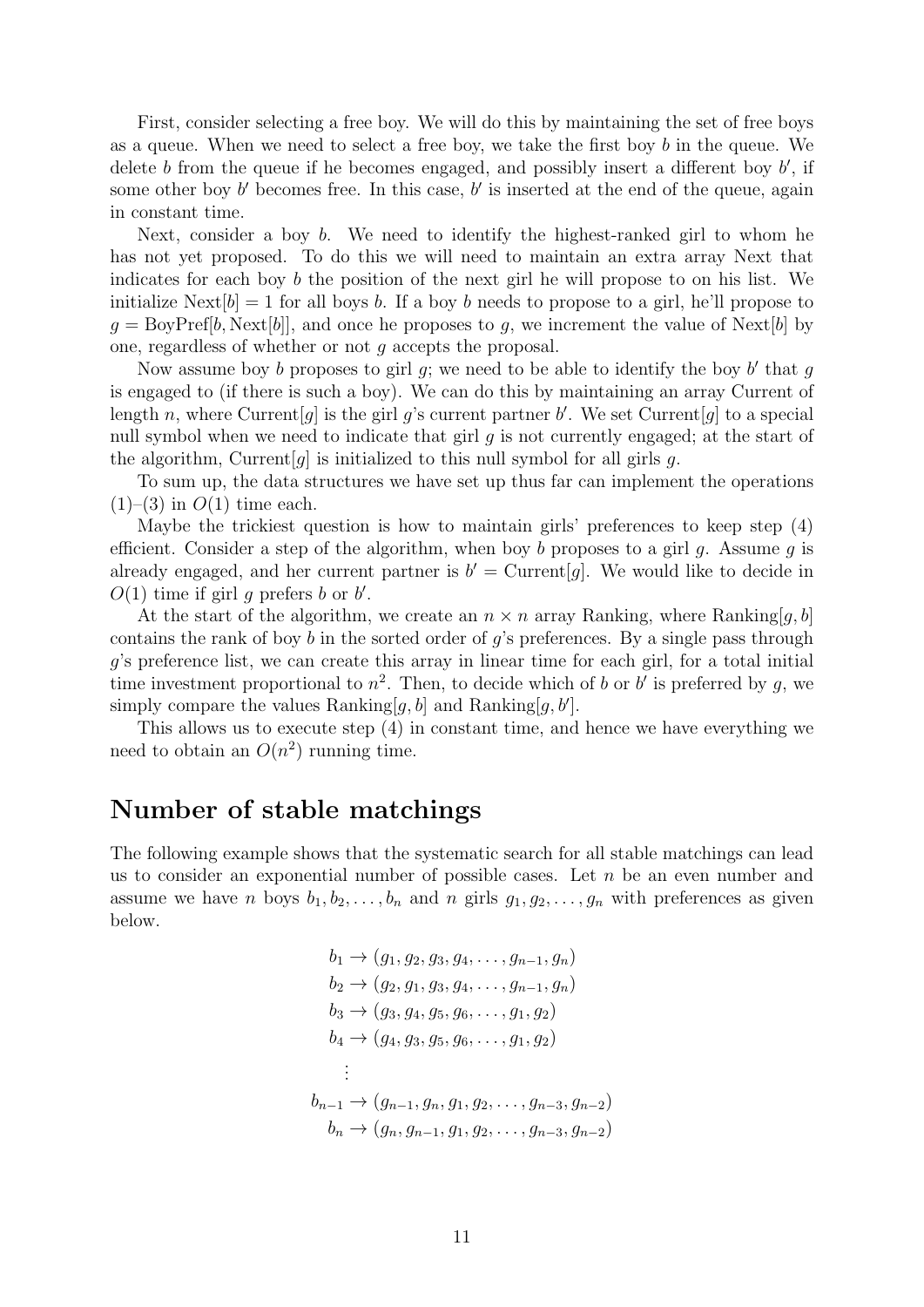$$
g_1 \rightarrow (b_2, b_3, b_4, \dots, b_n, b_1)
$$
  
\n
$$
g_2 \rightarrow (b_3, b_4, b_5, \dots, b_1, b_2)
$$
  
\n
$$
g_3 \rightarrow (b_4, b_5, b_6, \dots, b_2, b_3)
$$
  
\n
$$
g_4 \rightarrow (b_5, b_6, b_7, \dots, b_3, b_4)
$$
  
\n:  
\n:  
\n
$$
g_{n-1} \rightarrow (b_n, b_1, b_2, \dots, b_{n-2}, b_{n-1})
$$
  
\n
$$
g_n \rightarrow (b_1, b_2, b_3, \dots, b_{n-1}, b_n)
$$

Suppose that each pair of boys,  $b_1$  and  $b_2$ ,  $b_3$  and  $b_4$ , ... marries their first or second choice. One can construct  $2^{n/2}$  different matchings in this way. We claim that each matching so obtained is stable. Indeed when two boys marry their second choice, they cannot obtain their first choice because they are least preferred by the girls in question.

## Uniqueness

For obvious reason, the stable matching generated by the Gale-Shapley algorithm is called boy-optimal and girl-pessimal. If the roles of the sexes in the algorithm are interchanged, i.e., girls court boys, then the resulting stable matching is analogously girl-optimal and boy-pessimal. It may happen that the boy-oriented and the girl-oriented versions of the algorithm yield the same stable matching, in which case it is immediate, by combining the optimality and pessimality properties, that this is the unique stable matching.

# **Optimality**

Recall that the Gale-Shapley algorithm finds a stable matching with an extreme property that every boy gets his best possible partner among all stable matchings. In this sense, the matching is boy-optimal. Of course, if we exchange the roles of boys and girls, the resulting stable matching is girl-optimal. Unfortunately, by the nature of stable matchings, the boyoptimal stable matching is simultaneously the girl-pessimal stable matching, that is, every girl gets her worst possible partner, and, vice verse, the girl-optimal stable matching is simultaneously the boy-pessimal stable matching. Hence, it is natural to try to seek for a matching which is not only stable but also "good" in some criterion. There are a lot of optimization criteria for the quality of stable matchings, here we introduce three of them.

Let  $p_b(g)$  denote the position of girl g in boy b's preference list, and, similarly, let  $p_a(b)$ denote the position of boy b in girl  $g$ 's preference list. For a stable matching M, define the regret cost  $r(M)$  to be

$$
r(M) = \max_{(b,g)\in M} \max\{p_b(g), p_g(b)\},\
$$

the egalitarian cost  $c(M)$  to be

$$
c(M) = \sum_{(b,g)\in M} p_b(g) + \sum_{(b,g)\in M} p_g(b),
$$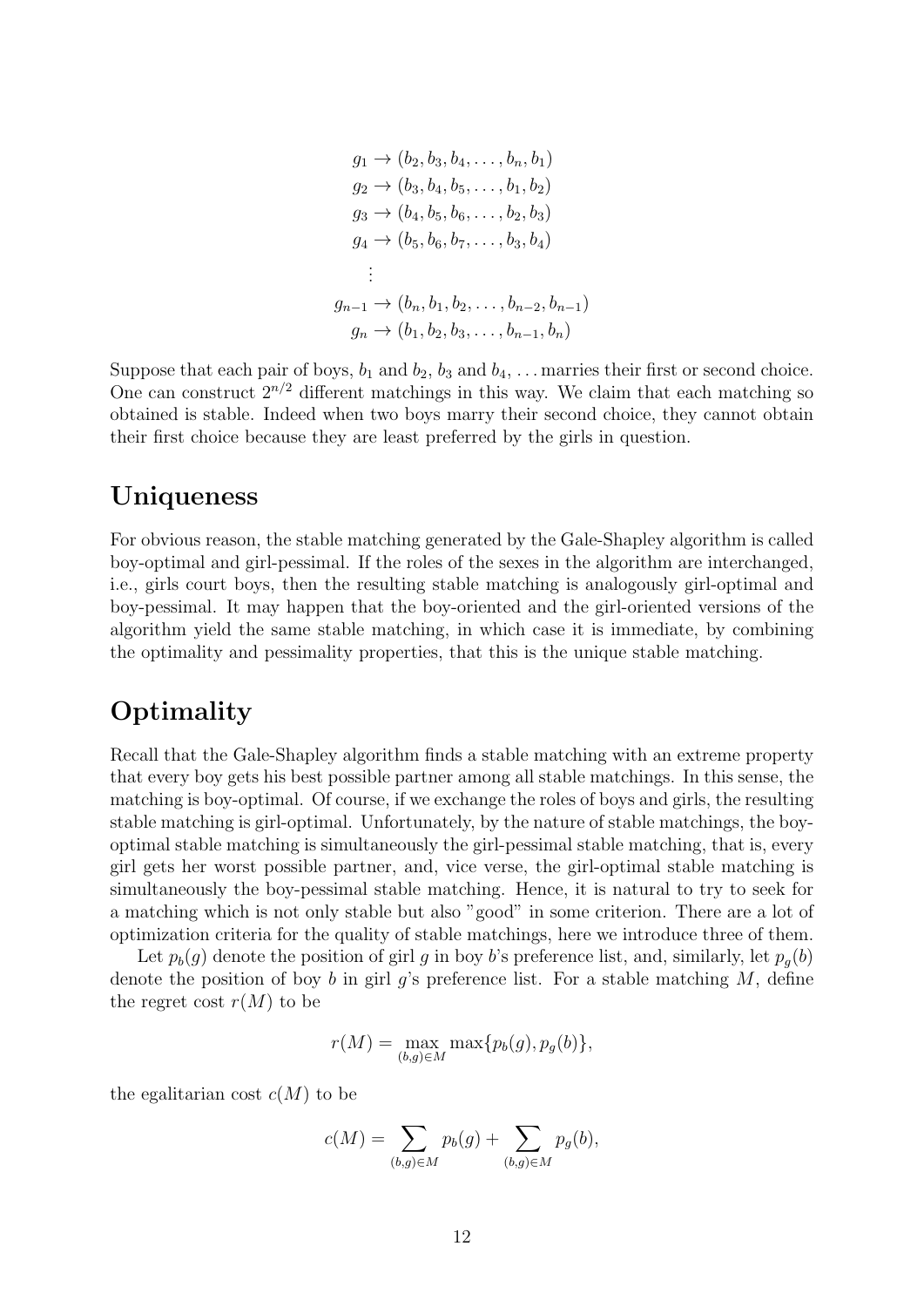and a sex-equalness cost  $d(M)$  to be

$$
d(M) = \left| \sum_{(b,g)\in M} p_b(g) - \sum_{(b,g)\in M} p_g(b) \right|.
$$

The minimum regret stable marriage problem, the minimum egalitarian stable marriage problem, and the sex-equal stable marriage problem, respectively, is to find a stable matching M with minimum  $r(M)$ ,  $c(M)$ , and  $d(M)$ , respectively. Note that the number of stable matchings for one instance grows exponentially in general. Nevertheless, for the first two problems, Gusfield, and Irving, Leather and Gusfield, respectively, proposed polynomial time algorithms. In contrast, the sex-equal stable matching problem is NPhard.

# Forbidden pairs

We can think about a generalization of the Stable Marriage Problem in which certain boy-girl pairs are explicitly forbidden. In this case we have a set  $B$  of  $n$  boys, a set  $G$  of n girls, and a set  $F \subseteq B \times G$  of pairs who are simply not allowed to get married. Each boy b ranks all the girls g for which  $(b, g) \notin F$ , and each girl g ranks all the boys b for which  $(b, g) \notin F$ .

In this more general setting, we say that a matching  $M$  is stable if it does not exhibit any of the following types of instability.

- (i) There are two pairs  $(b, g)$  and  $(b', g')$  in M with the property that  $(b, g') \notin F$ , b prefers  $g'$  to  $g$ , and  $g'$  prefers  $b$  to  $b'$ . (The usual kind of instability.)
- (ii) There is a pair  $(b, g) \in M$ , and a boy b', so that b' is not part of any pair in the matching,  $(b', g) \notin F$ , and g prefers b' to b. (A single boy is more desirable and not forbidden.)
- (iii) There is a pair  $(b, g) \in M$ , and a girl g', so that g' is not part of any pair in the matching,  $(b, g') \notin F$ , and b prefers g' to g. (A single girl is more desirable and not forbidden.)
- (iv) There is a boy b and a girl g, neither of whom is part of any pair in the matching, so that  $(b, q) \notin F$ . (There are two single people with nothing preventing them from getting married to each other.)

Note that under these more general definitions, a stable matching need not be a perfect matching. Now we can ask: For every set of preference lists and every set of forbidden pairs, is there always a stable matching?

The Gale-Shapley algorithm is remarkably robust to variations on the Stable Marriage Problem. So, if you're faced with a new variation of the problem and can't find a counterexample to stability, it's often a good idea to check whether a direct adaptation of the Gale-Shapley algorithm will in fact produce stable matchings. That turns out to be the case here. We will show that there is always a stable matching, even in this more general model with forbidden pairs, and we will do this by adapting the Gale-Shapley algorithm.

To begin with, we notice some facts. As in the previous part, if a boy marries, then he courted every girl he liked better; and a girl marries her favorite among her suitors. Also,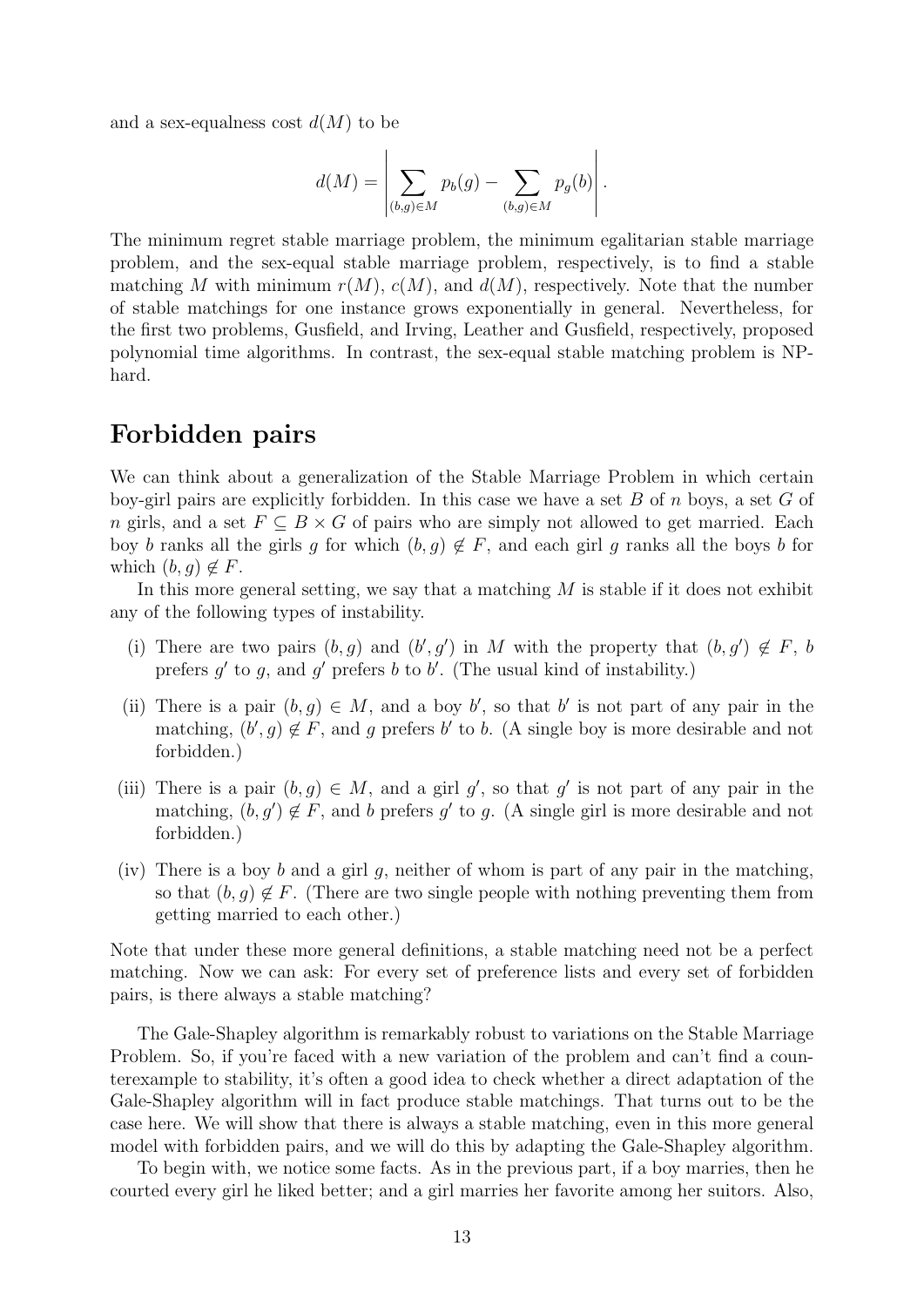if b is a boy who is not part of a pair in  $M$ , then b must have courted every nonforbidden girl; and if q is a girl who is not part of a pair in  $M$ , then it must be that no boy ever courted g. Finally, the algorithm will terminate in at most  $n^2 + 1$  iterations.

We need only to show that there is no instability with respect to the returned matching M. Our general definition of instability has four parts: This means that we have to make sure that none of the four bad things happens.

First, suppose there is an instability of type (i), consisting of pairs  $(b, g)$  and  $(b', g')$  in M with the property that  $(b, g') \notin F$ , b prefers g' to g, and g' prefers b to b'. It follows that b must have courted  $g'$ ; so  $g'$  rejected b, and thus she prefers her final partner to b — a contradiction.

Next, suppose there is an instability of type (ii), consisting of a pair  $(b, q) \in M$ , and a boy b', so that b' is not part of any pair in the matching,  $(b', g) \notin F$ , and g prefers b' to b. Then  $b'$  must have courted g and been rejected; again, it follows that g prefers her final partner to  $b'$  — a contradiction.

Third, suppose there is an instability of type (iii), consisting of a pair  $(b, q) \in M$ , and a girl g', so that g' is not part of any pair in the matching,  $(b, g') \notin F$ , and b prefers g' to g. Then no boy courted  $g'$  at all; in particular, b never courted  $g'$ , and so he must prefer  $g$  to  $g'$  — a contradiction.

Finally, suppose there is an instability of type (iv), consisting of a boy b and a girl q, neither of whom is part of any pair in the matching, so that  $(b, g) \notin F$ . But for b to be single, he must have courted every nonforbidden girl; in particular, he must have courted  $g$ , which means she would no longer be single — a contradiction.

# Indifference

The Stable Marriage Problem, as discussed before, assumes that all boys and girls have a fully ordered list of preferences. In this section we will consider a version of the problem in which boys and girls can be indifferent between certain options. Again we have a set B of n boys and a set G of n girls. Assume each boy and each girl ranks the members of the opposite gender, but now we allow ties in the ranking. For example (with  $n = 4$ ), a girl could say that  $b_1$  is ranked in first place; second place is a tie between  $b_2$  and  $b_3$  (she has no preference between them); and  $b_4$  is in last place. We will say that g prefers b to b if  $b$  is ranked higher than  $b'$  on her preference list (they are not tied). With indifferences in the rankings, there could be two natural notions for stability. And for each, we can ask about the existence of stable matchings, as follows.

- (a) A strong instability in a perfect matching M consists of a boy b and a girl  $g$ , such that each of b and g prefers the other to their partner in  $M$ . Does there always exist a perfect matching with no strong instability?
- (b) A weak instability in a perfect matching M consists of a boy b and a girl  $g$ , such that their partners in  $M$  are  $g'$  and  $b'$ , respectively, and one of the following holds:
	- b prefers g to g', and g either prefers b to b' or is indifferent between these two choices; or
	- g prefers b to b', and b either prefers g to g' or is indifferent between these two choices.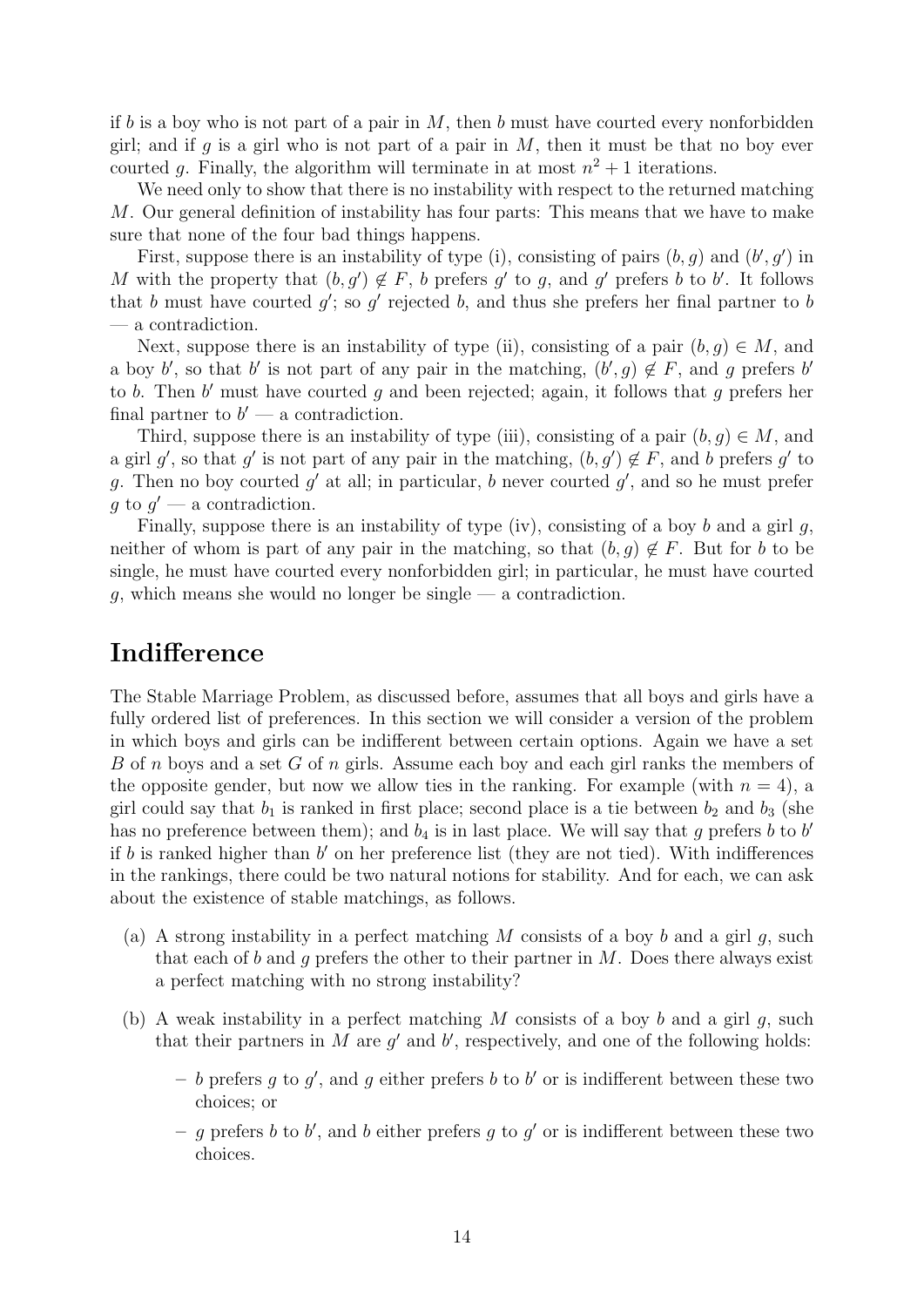In other words, the pairing between b and q is either preferred by both, or preferred by one while the other is indifferent. Does there always exist a perfect matching with no weak instability?

(a) The answer is yes. A simple way to think about it is to break ties in some fashion (e.g., lexicographically) and then run the Gale-Shapley algorithm on the resulting preference lists. We claim that the matching produced would have no strong instability. But this is true because any strong instability would be an instability for the matching produced by the algorithm, yet we know that the algorithm produced a stable matching — a matching with no instabilities.

(b) The following is a simple counterexample. Let  $n = 2$  and  $b_1, b_2$  be the two boys, and  $g_1, g_2$  be the two girls. Let  $b_1$  be indifferent between  $g_1$  and  $g_2$ , and let both of the girls prefer  $b_1$  to  $b_2$ . The choices of  $b_2$  are insignificant. There is no matching without weak instability in this example, since regardless of who was matched with  $b_1$ , the other girl together with  $b_1$  would form a weak instability.

# **Truthfulness**

Now we will explore the issue of truthfulness in the Stable Marriage Problem and specifically in the Gale-Shapley algorithm. The basic question is: Can a boy or a girl end up better off by lying about his or her preferences?

Assume we have three boys  $b_1, b_2, b_3$  and three girls  $g_1, g_2, g_3$  with preferences as given below.

$$
b_1 \to (g_3, g_1, g_2)
$$
  
\n
$$
b_2 \to (g_1, g_3, g_2)
$$
  
\n
$$
b_3 \to (g_3, g_1, g_2)
$$
  
\n
$$
g_1 \to (b_1, b_2, b_3)
$$
  
\n
$$
g_2 \to (b_1, b_2, b_3)
$$
  
\n
$$
g_3 \to (b_2, b_1, b_3)
$$

Let's run the Gale-Shapley algorithm on this example.

On the first morning, boy  $b_1$  serenades girl  $g_3$ , boy  $b_2$  serenades girl  $g_1$ , and boy  $b_3$ serenades girl  $g_3$ . In the afternoon, girls  $g_1$  and  $g_3$  say "Maybe, come back tomorrow" to boys  $b_2$ ,  $b_1$ , respectively. Girl  $g_3$  says "No!" to boy  $b_3$ , who crosses  $g_3$  off his list that evening.

On the second morning, boy  $b_1$  serenades girl  $g_3$ , boy  $b_2$  serenades girl  $g_1$ , and boy  $b_3$ serenades girl  $g_1$ . In the afternoon, girls  $g_1$  and  $g_3$  say "Maybe, come back tomorrow" to boys  $b_2$ ,  $b_1$ , respectively. Girl  $g_1$  says "No!" to boy  $b_3$ , who crosses  $g_1$  off his list that evening.

On the third morning, boy  $b_1$  serenades girl  $g_3$ , boy  $b_2$  serenades girl  $g_1$ , and boy  $b_3$ serenades girl  $g_2$ . In the afternoon, the girls realize that each girl has at most one suitor, so all three couples start planning their weddings.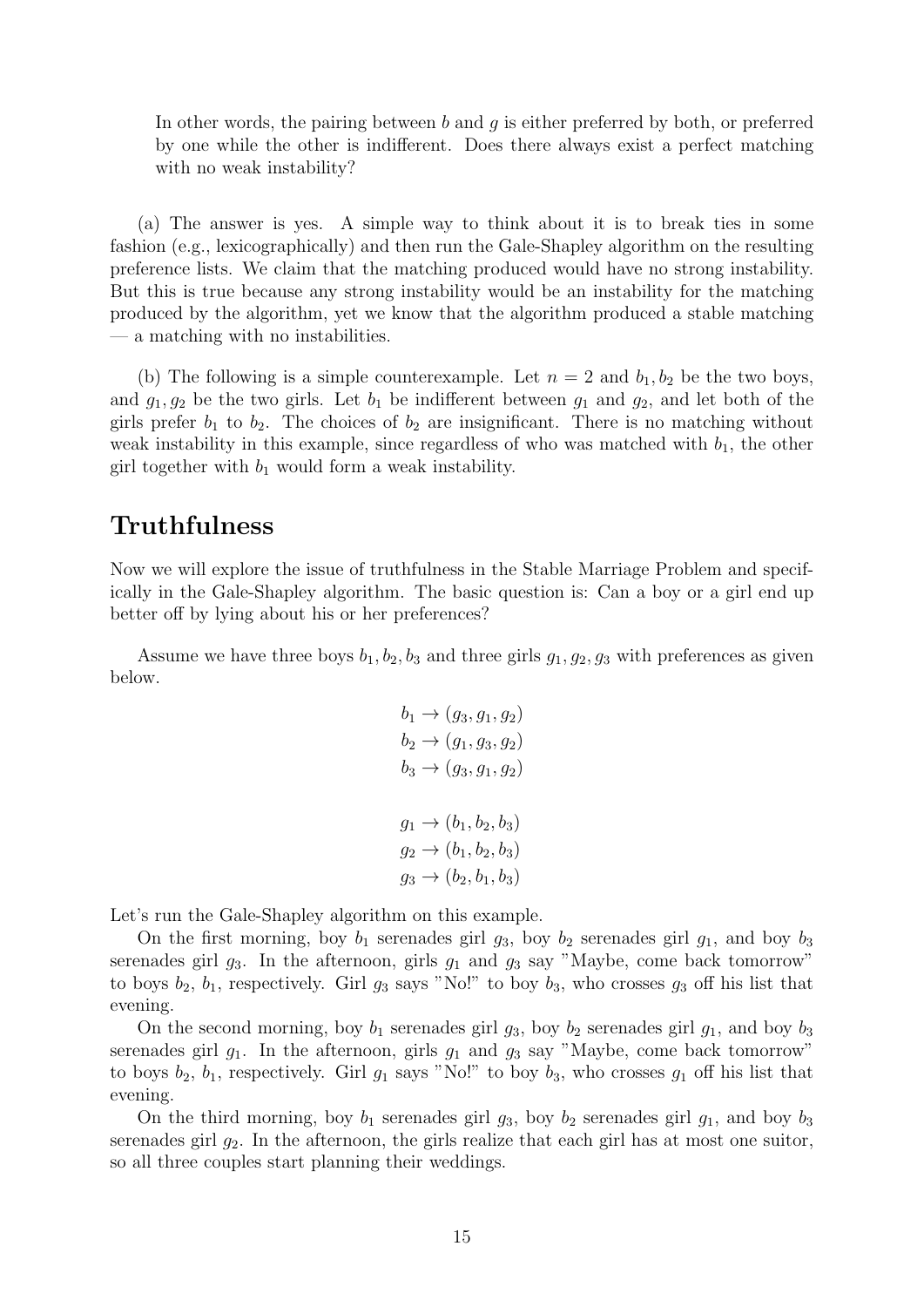Now consider execution of the Gale-Shapley algorithm when  $g_3$  pretends she prefers  $b_3$  to  $b_1$ .

On the first morning, boy  $b_1$  serenades girl  $g_3$ , boy  $b_2$  serenades girl  $g_1$ , and boy  $b_3$ serenades girl  $g_3$ . In the afternoon, girls  $g_1$  and  $g_3$  say "Maybe, come back tomorrow" to boys  $b_2$ ,  $b_3$ , respectively. Girl  $g_3$  says "No!" to boy  $b_1$ , who crosses  $g_3$  off his list that evening.

On the second morning, boy  $b_1$  serenades girl  $g_1$ , boy  $b_2$  serenades girl  $g_1$ , and boy  $b_3$ serenades girl  $g_3$ . In the afternoon, girls  $g_1$  and  $g_3$  say "Maybe, come back tomorrow" to boys  $b_1$ ,  $b_3$ , respectively. Girl  $g_1$  says "No!" to boy  $b_2$ , who crosses  $g_1$  off his list that evening.

On the third morning, boy  $b_1$  serenades girl  $g_1$ , boy  $b_2$  serenades girl  $g_3$ , and boy  $b_3$ serenades girl  $g_3$ . In the afternoon, girls  $g_1$  and  $g_3$  say "Maybe, come back tomorrow" to boys  $b_1$ ,  $b_2$ , respectively. Girl  $g_3$  says "No!" to boy  $b_3$ , who crosses  $g_3$  off his list that evening.

On the fourth morning, boy  $b_1$  serenades girl  $g_1$ , boy  $b_2$  serenades girl  $g_3$ , and boy  $b_3$ serenades girl  $g_1$ . In the afternoon, girls  $g_1$  and  $g_3$  say "Maybe, come back tomorrow" to boys  $b_1$ ,  $b_2$ , respectively. Girl  $g_1$  says "No!" to boy  $b_3$ , who crosses  $g_1$  off his list that evening.

On the fifth morning, boy  $b_1$  serenades girl  $g_1$ , boy  $b_2$  serenades girl  $g_3$ , and boy  $b_3$ serenades girl  $g_2$ . In the afternoon, the girls realize that each girl has at most one suitor, so all three couples start planning their weddings.

As we see, girl  $g_3$  ends up with the boy  $b_2$ , who is her true favorite. Thus we conclude that by falsely switching order of her preferences, a girl may be able to get a more desirable partner in the Gale-Shapley algorithm. Note that the matching is stable with respect to the true preferences as well.

Turning to boys assume we have three boys  $b_1, b_2, b_3$  and three girls  $g_1, g_2, g_3$  again with preferences as given below.

$$
b_1 \to (g_1, g_2, g_3)
$$
  
\n
$$
b_2 \to (g_2, g_1, g_3)
$$
  
\n
$$
b_3 \to (g_2, g_3, g_1)
$$
  
\n
$$
g_1 \to (b_2, b_1, b_3)
$$
  
\n
$$
g_2 \to (b_1, b_3, b_2)
$$
  
\n
$$
g_3 \to (b_2, b_1, b_3)
$$

Let's run the Gale-Shapley algorithm on this example.

On the first morning, boy  $b_1$  serenades girl  $g_1$ , boy  $b_2$  serenades girl  $g_2$ , and boy  $b_3$ serenades girl  $g_2$ . In the afternoon, girls  $g_1$  and  $g_2$  say "Maybe, come back tomorrow" to boys  $b_1$ ,  $b_3$ , respectively. Girl  $g_2$  says "No!" to boy  $b_2$ , who crosses  $g_2$  off his list that evening.

On the second morning, boy  $b_1$  serenades girl  $q_1$ , boy  $b_2$  serenades girl  $q_1$ , and boy  $b_3$ serenades girl  $g_2$ . In the afternoon, girls  $g_1$  and  $g_2$  say "Maybe, come back tomorrow" to boys  $b_2$ ,  $b_3$ , respectively. Girl  $g_1$  says "No!" to boy  $b_1$ , who crosses  $g_1$  off his list that evening.

On the third morning, boy  $b_1$  serenades girl  $q_2$ , boy  $b_2$  serenades girl  $q_1$ , and boy  $b_3$ serenades girl  $g_2$ . In the afternoon, girls  $g_1$  and  $g_2$  say "Maybe, come back tomorrow"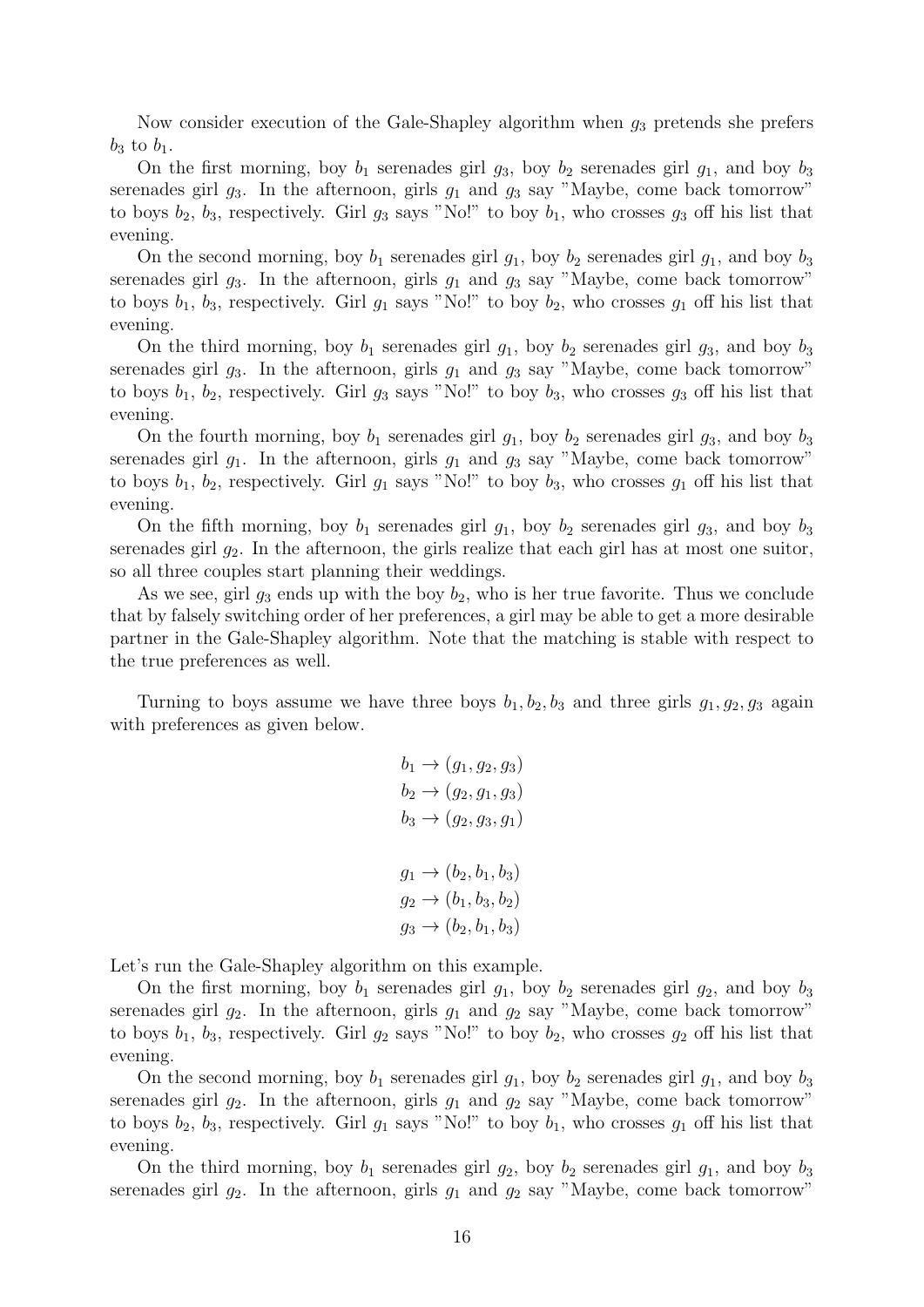to boys  $b_2$ ,  $b_1$ , respectively. Girl  $g_2$  says "No!" to boy  $b_3$ , who crosses  $g_2$  off his list that evening.

On the fourth morning, boy  $b_1$  serenades girl  $g_2$ , boy  $b_2$  serenades girl  $g_1$ , and boy  $b_3$ serenades girl  $g_3$ . In the afternoon, the girls realize that each girl has at most one suitor, so all three couples start planning their weddings.

Now consider execution of the Gale-Shapley algorithm when  $b_3$  pretends he prefers  $g_3$ to  $g_2$ .

On the first morning, boy  $b_1$  serenades girl  $g_1$ , boy  $b_2$  serenades girl  $g_2$ , and boy  $b_3$ serenades girl  $g_3$ . In the afternoon, the girls realize that each girl has at most one suitor, so all three couples start planning their weddings.

As we see, boy  $b_3$  ends up with the same girl  $g_3$  as before, but boys  $b_1$  and  $b_2$  end up with girls  $g_1$  and  $g_2$ , respectively, who are their true favorites (the matching is not stable with respect to the true preference lists, of course).

However, one can prove the following

Theorem. Suppose several boys collude in a Gale-Shapley algorithm, each using a true or false preference list. Then they cannot all end up better off, relative to each boy's true preference list.

We first prove the following

**Lemma.** Suppose M is a matching and that the set  $B'$  of boys who strictly prefer their partners in M to their partners in the man-optimal matching  $M_0$  produced by the Gale-Shapley algorithm is nonempty. Then there is a boy  $b \notin B'$  and a girl q such that b and g form a rogue couple in M.

**Proof.** Matching  $M$  is clearly unstable, since there is at least one boy who strictly prefers his M-partners to his  $M_0$ -partners. We want to show that some boy not in  $B'$  is part of a rogue couple. Define  $G'$  to be the set of girls who are partners of the boys in  $B'$  in matching  $M_0$ . The proof is divided into two cases.

In the first case, suppose there is some boy  $b'$  in  $B'$  who is matched in M to a girl g not in G'. Since b' strictly prefers g to his partner in  $M_0$ , the stability of  $M_0$  implies that g strictly prefers her partner in  $M_0$ , say b, to b'. But  $g \notin G'$  implies that  $b \notin B'$ , and  $(b, q) \notin M$ , so b strictly prefers g to his partner in M. Therefore, in the first case, b and g form a rogue couple in M, and  $b \notin B'$ , as desired.

In the second case, suppose that every boy in  $B'$  is matched in M with a girl in  $G'$ , although, of course, the actual matching of the boys in  $B'$  with the girls in  $G'$  is different in M and  $M_0$ . Because of the stability of  $M_0$ , every girl in G' prefers her partner in  $M_0$  to her partner in M, and so during the execution of the Gale-Shapley algorithm, each such girl rejects her M-partner on some day.

Suppose that during the execution of the Gale-Shapley algorithm,  $b'$  is the last (in time) boy in  $B'$  who gets rejected by a girl (resolving ties arbitrarily). After this rejection b' visits the girl, say g, who will finally marry him, so g is in  $G'$ . Since g rejects her partner in M during the execution,  $g$  must have at least one other suitor when  $b'$  is courting her. Let b is the last (in time) such a suitor (resolving ties arbitrarily). Boy b is rejected by g in favor of b', and then b goes on to court, which implies that b is not in  $B'$ . Thus, by definition of  $B'$ , boy b does not prefer his partner in M to his partner in  $M_0$ , and so b strictly prefers  $g$  to his partner in  $M$ .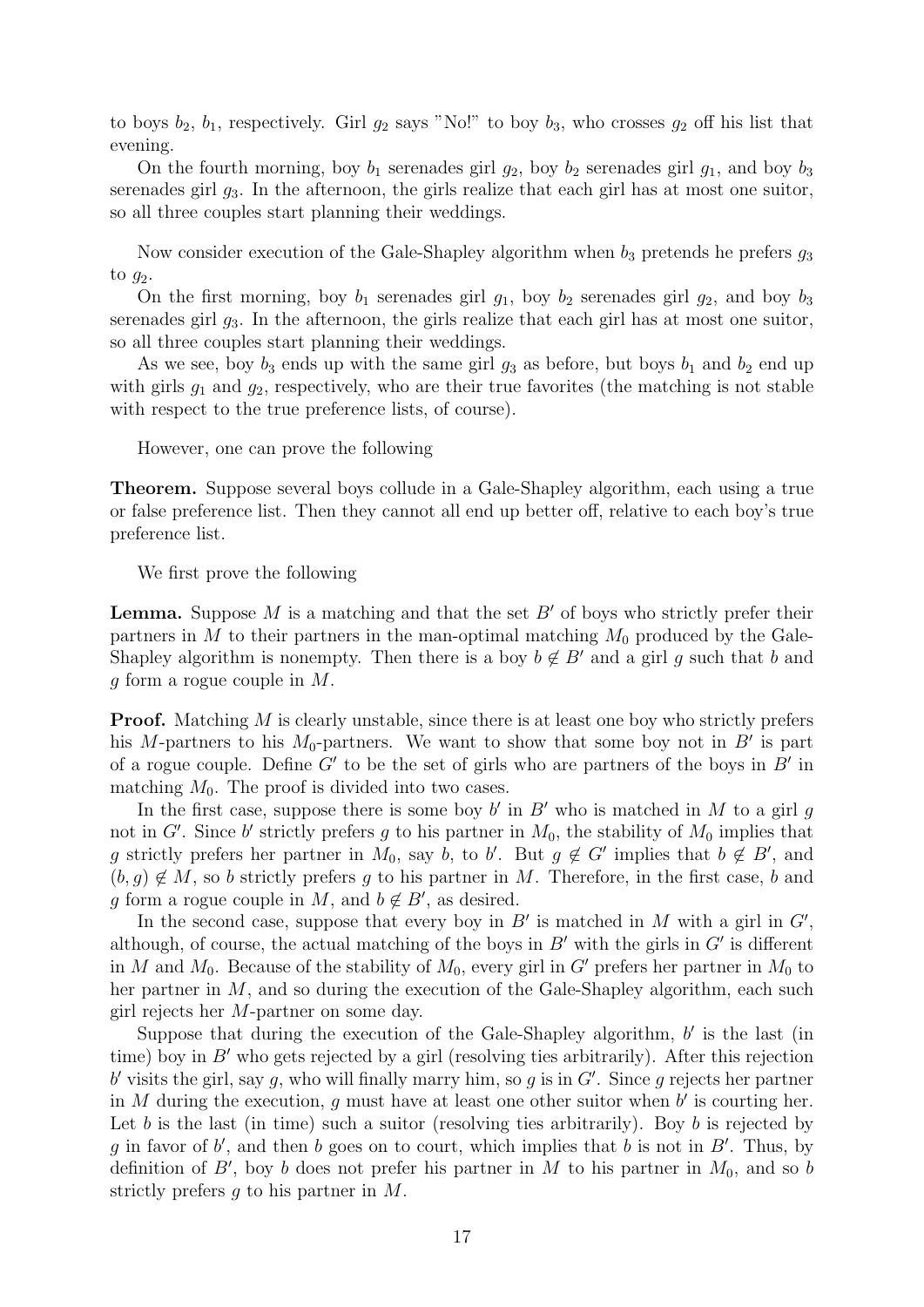Similarly, since  $b \notin B'$  is the last boy rejected by g during the execution of the Gale-Shapley algorithm producing  $M_0$ , and  $g \in G'$  rejected her partner in M who belongs to B' during this execution, q strictly prefers b to her partner in M. Therefore, b and q form a rogue couple in M, and  $b \notin B'$ , as desired.

We now turn to the question of whether a boy, or a coalition of boys might gain by falsifying their preferences. Let P denote the set of the true preference lists, let  $\mathcal L$  be the set of boys who falsify their true preferences, and let  $P'$  be the set of preference lists incorporating the falsified preferences.

**Corollary 1.** There is no stable matching, with respect to  $P'$ , in which every boy in  $\mathcal{L}$ gets a partner he strictly prefers (with respect to  $P$ ) to his partner in  $M_0$ .

**Proof.** Let M be a matching in which some set of boys  $\mathcal{L}' \supseteq \mathcal{L}$  get partners they prefer (with respect to P) to their partners in  $M_0$ . By the lemma there is a boy b and a girl g forming a rogue couple in M (with respect to P) such that b is not in  $\mathcal{L}'$ . But then, b is not in  $\mathcal{L}$ , so P' contains the truthful preferences of both b and g, and therefore b and g must also form a rogue couple in  $M$  with respect to  $P'$ . So there is no stable matching in which every boy in  $\mathcal L$  improves over his partner in  $M_0$ .

Note that when the coalition consists of a single boy, Corollary 1 says that no boy can improve over his  $M_0$ -partner by lying.

Corollary 2. Even if girls, as well as boys, are involved in a coalition, it is not possible for the members of the coalition to collectively falsify their preferences so that everyone of them obtains a better partner than in  $M_0$ .

**Proof.** First note that girl g in the rogue couple  $(b, g)$  from the proof of the lemma prefers her  $M_0$ -partner to her M-partner, as does boy b of that couple. Hence, if  $\mathcal L$  is now a set of boys and girls who falsify their true preferences  $P$ , and  $M$  is a matching in which some set of people  $\mathcal{L}' \supseteq \mathcal{L}$  get improved partners compared to their  $M_0$ -partners, then neither b nor g is in  $\mathcal{L}'$ , and so neither is in  $\mathcal{L}$ . Therefore, P' contains the true preferences of b and g, and so b and g form a rogue couple in M with respect to  $P'$ , as well as with respect to P.

# College Admission

Next, we are going to talk about a generalization of the stable marriage problem. In the new problem, there are *n* students  $s_1, s_2, \ldots, s_n$  and *m* universities  $u_1, u_2, \ldots, u_m$ . University  $u_i$  has  $n_i$  slots for students, and we're guaranteed that

$$
\sum_{i=1}^{m} n_i = n.
$$

Each student ranks all universities (no ties) and each university ranks all students (no ties). Design an algorithm to assign students to universities with the following properties

- 1. Every student is assigned to one university.
- 2. University  $u_i$  gets assigned  $n_i$  students.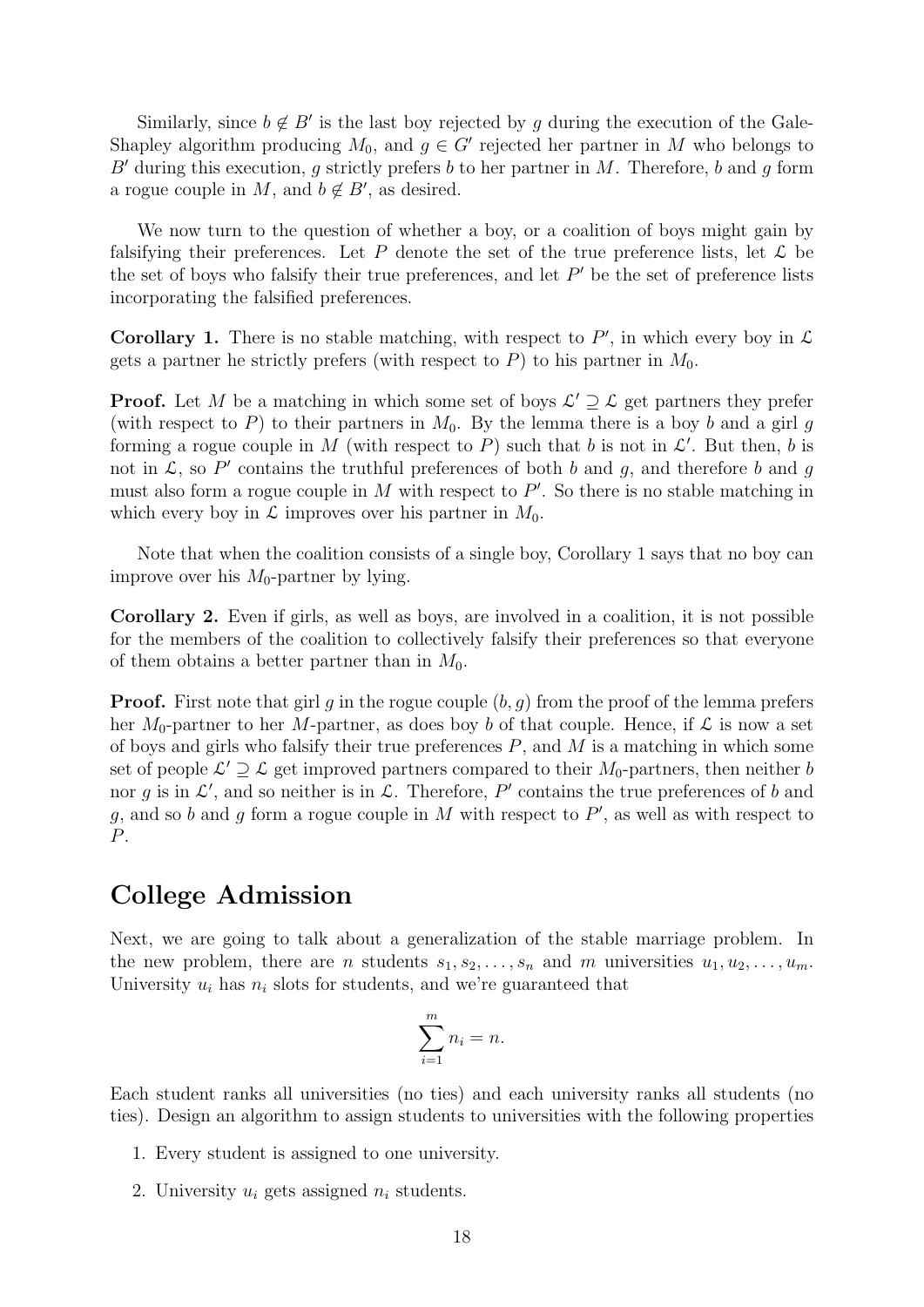- 3. There does not exist  $s_i$ ,  $s_j$ ,  $u_k$ ,  $u_\ell$  where student  $s_i$  is assigned to university  $u_k$ , student  $s_j$  is assigned to university  $u_\ell$ , student  $s_j$  prefers university  $u_k$  to university  $u_{\ell}$ , and university  $u_k$  prefers student  $s_j$  to student  $s_i$ .
- 4. It is student-optimal. This means that of all possible assignments satisfying the first three properties, every student gets his/her top choice of university amongst these assignments.

The algorithm will be a slight modification of the mating algorithm given before.

### Each Day

- Morning:
	- Each university asks which students are interested in applying.
	- Each student applies to his/her favorite university that has not yet rejected him/her. If there are no universities left on the student's list, the student takes some time off to think about life and the future.
- Afternoon:
	- Each university  $u_i$  tells its favorite  $n_i$  applicants "Maybe, we are still processing your application." If  $u_i$  has less than  $n_i$  applicants, it tells all of its applicants this message.
	- If  $u_i$  has more than  $n_i$  applicants, it tells the remaining ones "Sorry, there were a large number of very qualified students applying this year, yet we can only accept a very limited number. We regret to inform you that you were not accepted. Thank you for applying to our university."
- Evening:
	- Any student who hears "Sorry, . . . " from some university, crosses off that university from his/her list.

### Termination Condition:

If there is a day when each university  $u_i$  has at most  $n_i$  applicants, we stop and each university accepts all of its applicants (if any).

Before we can say anything about our algorithm, we need to show that it terminates.

**Theorem 1.** The algorithm terminates within  $nm + 1$  days.

**Proof.** On each day, if the algorithm has not terminated, then some university  $u_i$  has more than  $n_i$  applicants. It follows that in the afternoon, at least one student  $s_i$  hears "Sorry, ...", and thus in the evening  $s_j$  crosses off  $u_i$  from his/her list. As there are n students and m universities, it follows that the algorithm must terminate after  $nm + 1$ days, as otherwise there would be no university left for any student to cross off.

Next, we show that the four properties stated earlier are true for our algorithm. To start, we show the following: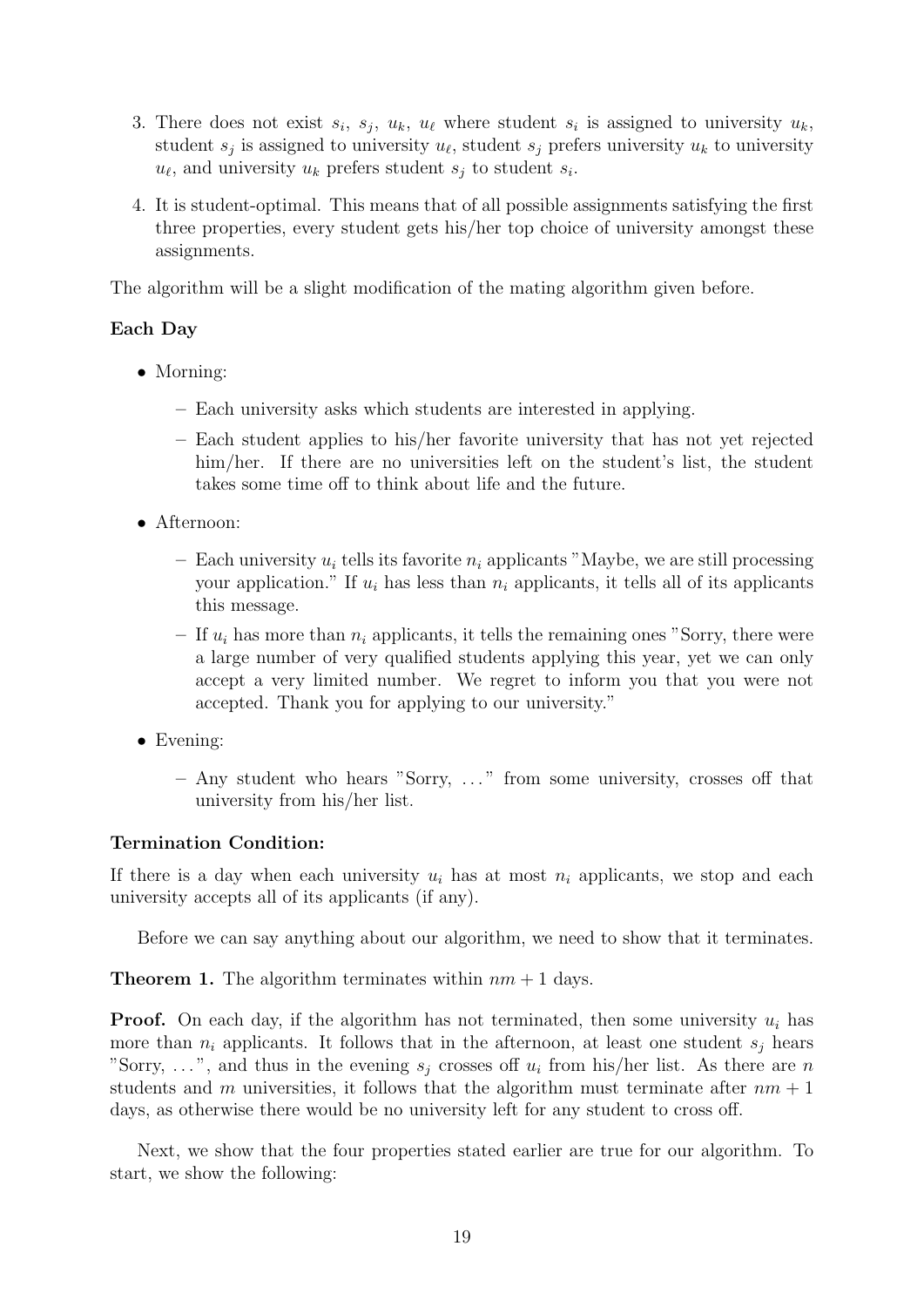**Lemma 1.** If during some day a university  $u_i$  has at least  $n_i$  applicants, then when the algorithm terminates it accepts exactly  $n_i$  students.

**Proof.** At this day, each of the students applying to  $u_j$  has  $u_j$  as their favorite university that has not yet rejected him/her. Therefore, if  $u_j$  tells a student "Maybe, ...", that student will come back the next day. Since there are at least  $n_i$  applicants, it follows that  $u_j$  will tell its favorite  $n_j$  applicants "Maybe, ...". It follows by induction that every day after this day,  $u_j$  will have at least  $n_j$  applicants. Thus, this holds when the algorithm terminates. Since when the algorithm terminates there are at most  $n_i$  applicants, it follows that exactly  $n_j$  students are assigned to  $u_j$ .

Lemma 2. Every student is assigned to one university.

**Proof.** It is clear that no student can apply to more than one university at once since a student applies to at most one university on any given day, so this means the students can be assigned to at most one university. So we just need to show that each student is assigned to at least one university.

We argue by contradiction. Suppose not, and let  $s_j$  be a student not assigned to any university. Then, since the algorithm terminates, and when the algorithm terminates each university  $u_i$  accepts at most  $n_i$  students, it follows that some university  $u_i$  accepts less than  $n_i$  students. By Lemma 1, it follows that in every day,  $u_i$  had less than  $n_i$  applicants. But then consider the day that  $s_j$  applied to  $u_i$ . Since there were less than  $n_i$  applicants to  $u_i$  that day, it follows that  $u_i$  would have told  $s_j$  "Maybe, ..." in that day, and thus in every future day. Thus,  $s_i$  would be assigned  $u_i$  when the algorithm terminates. This is a contradiction.

**Theorem 2.** For each  $1 \leq i \leq m$  university  $u_i$  gets assigned  $n_i$  students.

**Proof.** Since the algorithm terminates, on some day each  $u_i$  gets assigned at most  $n_i$ students. Suppose some  $u_i$  got assigned strictly less than  $n_i$  students. Since

$$
\sum_{i=1}^{m} n_i = n,
$$

this means that some student is not assigned which contradicts the previous lemma.

Before continuing, we need to establish the following property. Suppose that on some day a university  $u_i$  has at least  $n_i$  applicants. Define the rank of an applicant  $s_i$  with respect to a university  $u_j$  as  $s_i$ 's location on  $u_j$ 's preference list. So, for example,  $u_j$ 's favorite student has rank 1.

**Lemma 3.** The rank of  $u_j$ 's least favorite applicant that it says "Maybe, ..." to cannot decrease on any future day.

**Proof.** On the next day, there are two cases:  $u_i$  either says "Maybe, ..." to its least favorite applicant  $s_i$  from the previous day, or it says "Sorry, ..." to  $s_i$ . In the first case, this means that all of the  $n_j - 1$  applicants  $u_j$  liked more than  $s_i$  on the previous day will also be told "Maybe, ...", and so  $s_i$  will again be  $u_j$ 's least favorite applicant it did not reject. Thus, the rank of its least favorite applicant did not decrease. In the second case, this means that there were at least  $n_j$  applicants that  $u_j$  preferred to  $s_i$ , and thus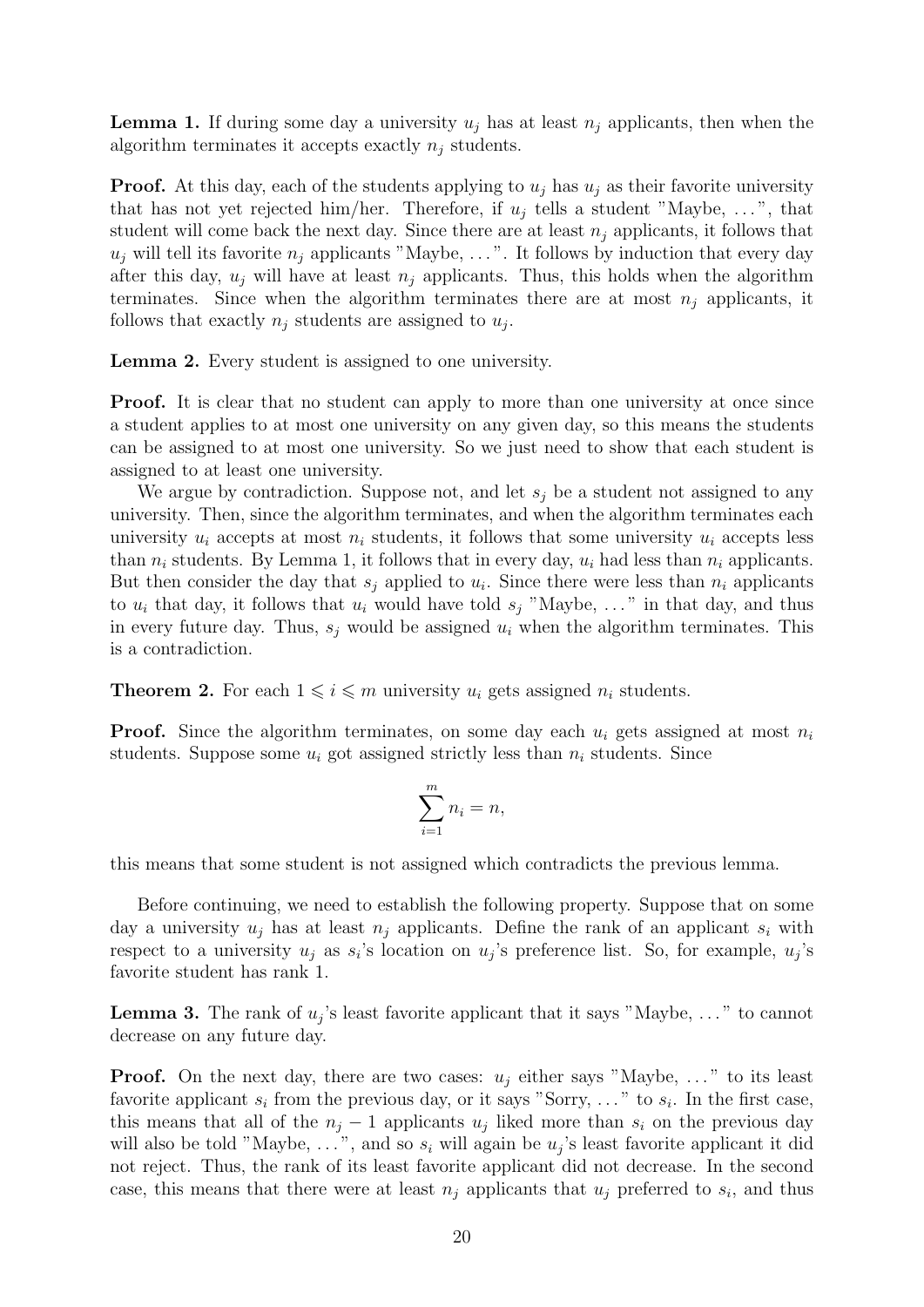the rank of its least favorite applicant it said "Maybe, . . . " to did not decrease. As shown above, on any future day  $u_j$  has at least  $n_j$  applicants, and so by applying this analysis again, we conclude that the rank of  $u_j$ 's least favore applicant that it says "Maybe, ..." to cannot decrease on any future day.

**Theorem 3.** There does not exist  $s_i$ ,  $s_j$ ,  $u_k$ ,  $u_\ell$  where student  $s_i$  is assigned to university  $u_k$ , student  $s_j$  is assigned to university  $u_\ell$ , student  $s_j$  prefers university  $u_k$  to university  $u_{\ell}$ , and university  $u_k$  prefers student  $s_j$  to student  $s_i$ . Note that this is analogous to a "rogue couple" considered before.

**Proof.** Assume, for contradiction, that such  $s_i$ ,  $s_j$ ,  $u_k$ , and  $u_\ell$  existed. Since  $s_j$  prefers  $u_k$  to  $u_\ell$ , but is assigned to  $u_\ell$ , on some day  $u_k$  told  $s_j$  "Sorry, ...". On that day, there must have been more than  $n_k$  applicants to  $u_k$ . If  $s_i$  was also an applicant to  $u_k$  on that day, then  $s_i$  would have also been rejected since  $u_k$  prefers  $s_j$  to  $s_i$ , and thus  $s_i$  could not have been assigned to  $u_k$ . On the other hand, if at any later day  $s_i$  were to apply to  $u_k$ , it would have been rejected since  $s_i$ 's rank is greater than  $s_j$ 's with respect to  $u_k$ , and by Lemma 3 we know that the rank of the least favorite applicant that  $u_k$  says "Maybe,  $\ldots$ " to, cannot decrease. Thus, it is impossible for  $s_i$  to be assigned to  $u_k$ , which is a contradiction.

Finally, we show that this algorithm is student-optimal. As before, define the realm of possibility of a student to be the set of all universities  $u$ , for which there exists some assignment satisfying the first three properties above, in which the student is assigned to u. Of all universities in the realm of possibility of a student we say that the student's favorite is optimal for that student.

Theorem 4. Each student is assigned to his/her optimal university.

**Proof.** We argue by contradiction. Consider the first (in time) student  $s_i$  that gets rejected by his/her optimal university  $u_k$  (resolving ties arbitrarily). On this day university  $u_k$  has more than  $n_k$  applicants. Since  $u_k$  is in the realm of possibility of  $s_i$ , there is an assignment M of students to universities assigning  $s_i$  to  $u_k$  with the properties above. By the pigeonhole principle, on the day when  $s_i$  was rejected from  $u_k$ , there was another student  $s_i$  which  $u_k$  preferred to  $s_i$  and M assigns  $s_j$  to an university  $u_\ell$  different from  $u_k$ . Suppose  $u_{opt}$  is  $s_j$ 's optimal university. Then, since  $s_i$  was the first student not assigned to its optimal university,  $s_j$  prefers  $u_k$  to  $u_{opt}$ , though  $u_k$  may equal  $u_{opt}$ . On the other hand,  $s_j$  prefers  $u_{opt}$  to  $u_\ell$ , since  $u_{opt}$  is its favorite university in its realm of possibility, and  $u_{\ell}$  occurs in its realm of possibility. It follows that  $s_j$  prefers  $u_k$  to  $u_{\ell}$ . But then in the assignment M we have found  $s_i$ ,  $s_j$ ,  $u_k$ , and  $u_\ell$  with  $s_i$  assigned to  $u_k$ ,  $s_j$  assigned to  $u_{\ell}$ ,  $s_j$  prefers  $u_k$  to  $u_{\ell}$ , and  $u_k$  prefers  $s_j$  to  $s_i$ . This is a contradiction to the property of M established in Theorem 3.

# College Admission Revised

In this version of the problem, there are n students  $s_1, s_2, \ldots, s_n$  and m universities  $u_1, u_2, \ldots, u_m$  again. University  $u_i$  has  $n_i$  slots for students, but now we're guaranteed only that

$$
\sum_{i=1}^{m} n_i \leqslant n.
$$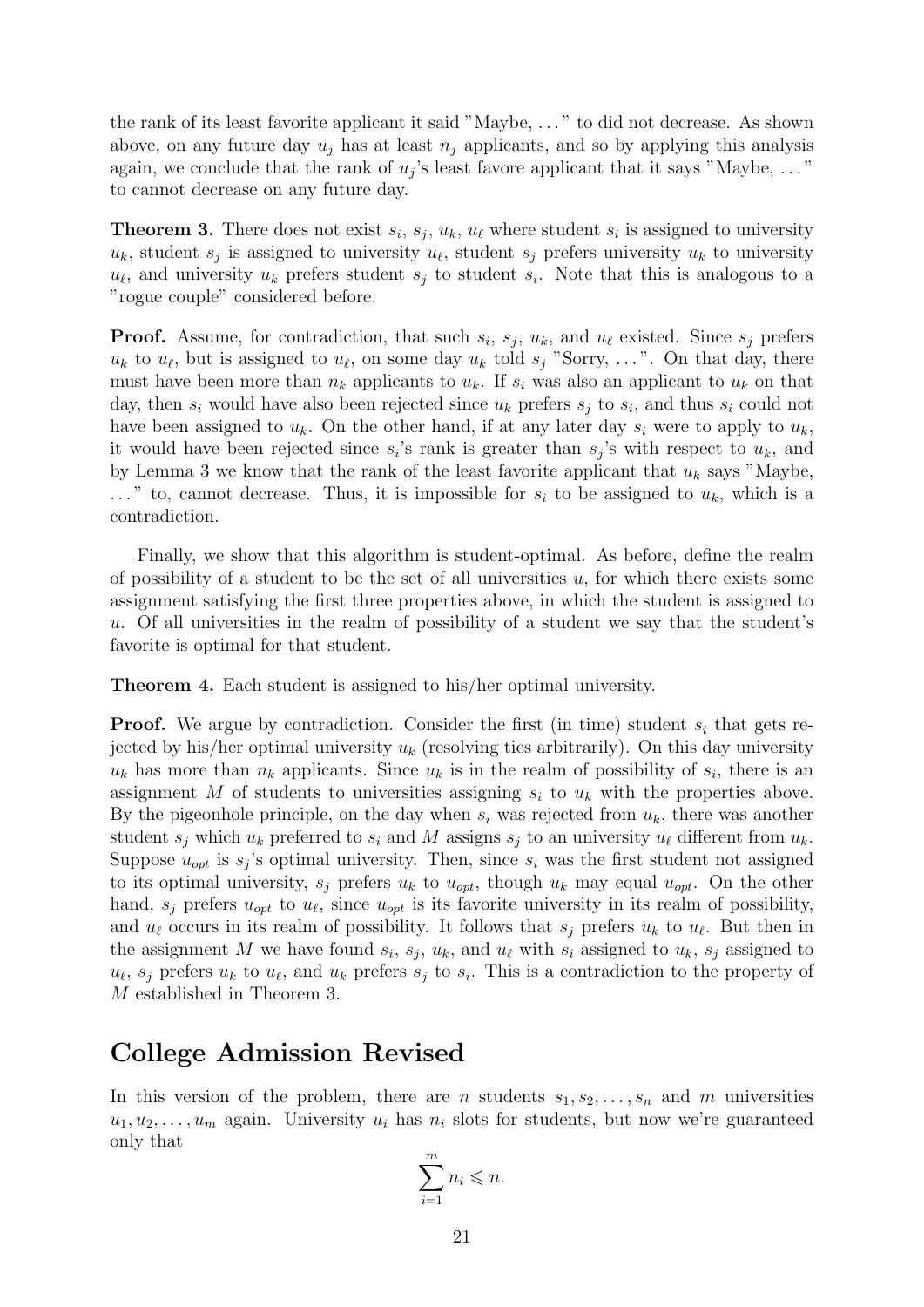Each student ranks all unviersities (no ties) and each university ranks all students (no ties).

The interest, naturally, is in finding a way of assigning each student to at most one university, in such a way that all available positions in all universities are filled. (Since we are assuming a surplus of students, there would be some students who do not get assigned to any university.) We say that an assignment of students to universities is stable if neither of the following situations arises.

- First type of instability: There are students  $s_i$  and  $s_j$ , and a university  $u_k$ , so that
	- $s_i$  is assigned to  $u_k$ ,
	- $s_j$  is assigned to no university,
	- $u_k$  prefers  $s_j$  to  $s_i$ .
- Second type of instability: There are students  $s_i$  and  $s_j$ , and universities  $u_k$  and  $u_\ell$ , so that
	- $s_i$  is assigned to  $u_k$ ,
	- $s_j$  is assigned to  $u_\ell$ ,
	- $u_k$  prefers  $s_j$  to  $s_i$ ,
	- $s_j$  prefers  $u_k$  to  $u_\ell$ .

We show that there is always a stable assignment of students to universities, and give an algorithm to find one.

It is easy to see that the previous algorithm produces a stable assignment in this case too. Here is an alternate solution, a sequential algorithm again. At any point in time, a student is either "committed" to a university or "free", and a university either has available slots, or it is "full".

```
While there is a university u_i which has available slots and hasn't
offered a position to every student
   u_i offers a position to the next student s_j on its preference list
   if s_i is free
      then
         s_i accepts the offer
      else /* s_i is already committed to a university u_k */
         if s_j prefers u_k to u_ithen
               s_i remains committed to u_kelse
               s_i becomes committed to u_ithe number of available slots at u_k increases by one
               the number of available slots at u_i decreases by one
```
The algorithm terminates in  $O(mn)$  steps because each university offers a position to a student at most once, and in each iteration some university offers a position to some student.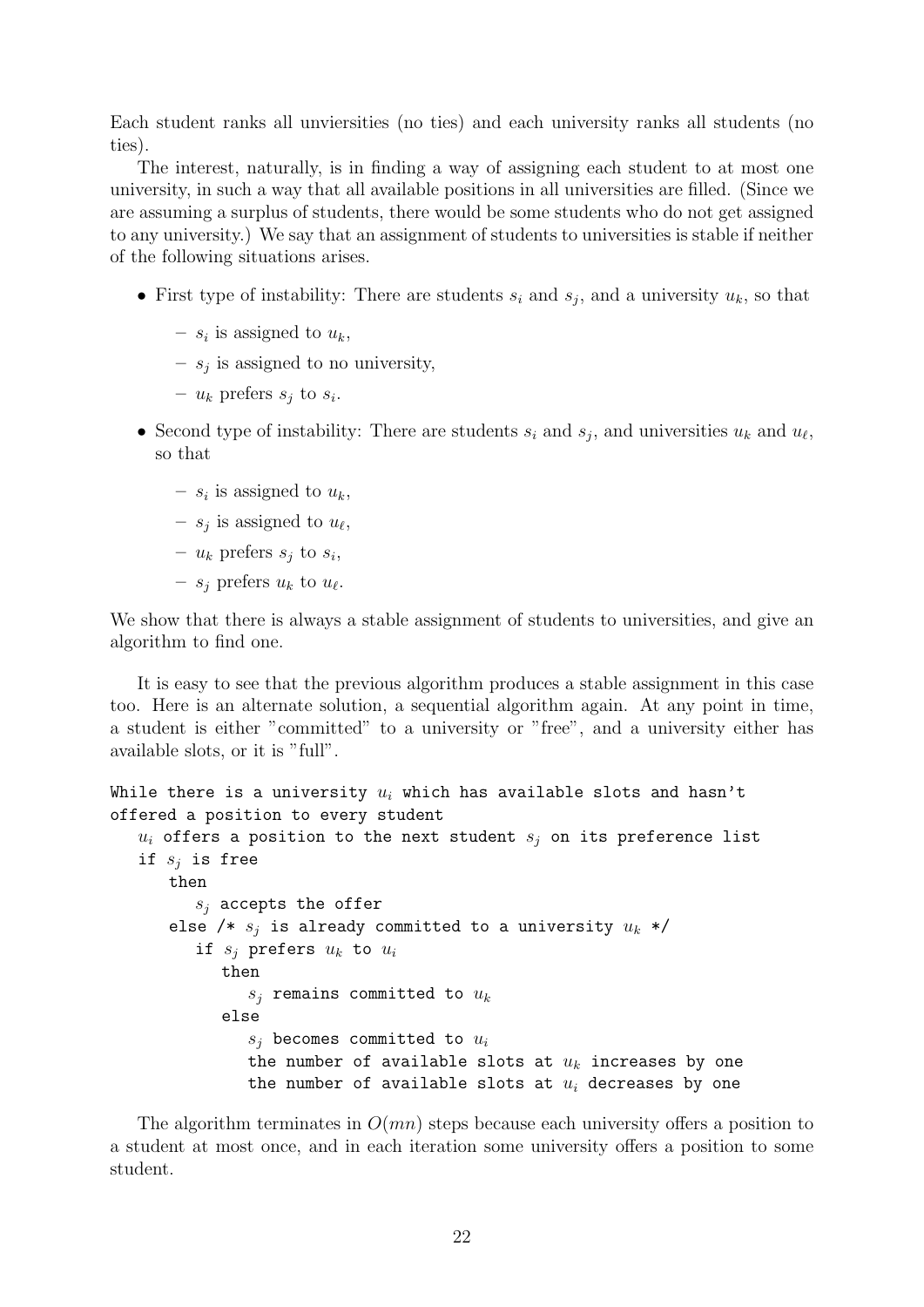The algorithm terminates with an assignment in which all available slots are filled, because any university that did not fill its slots must have offered a position to every student, but then, all these students would be committed to some university, which contradicts the assumption that

$$
\sum_{i=1}^{m} n_i \leqslant n.
$$

Finally, we argue that the assignment is stable. For the first type of instability, suppose there are students  $s_i$  and  $s_j$ , and a university  $u_k$  as above. If  $u_k$  prefers  $s_j$  to  $s_i$ , then  $u_k$ would have offered a position to  $s_j$  before it offered one to  $s_i$ ; from then on,  $s_j$  would have a position at some university, and hence would not be free at the end — a contradiction. For the second type of instability, suppose there are students  $s_i$  and  $s_j$ , and universities  $u_k$  and  $u_\ell$  as above, and  $u_k$  and  $s_j$  form a pair that causes instability. Then  $u_k$  must have offered a position to  $s_j$ , for otherwise it has  $n_k$  students all of whom it prefers to  $s_j$ . Moreover  $s_i$  must have rejected  $u_k$  in favor of some university which he/she preferred to  $u_k$ . Since  $s_j$  is finally committed to  $u_\ell$ , therefore  $s_j$  also prefers  $u_\ell$  to  $u_k$  — a contradiction again.

# Concluding remarks

Perhaps the most famous application of the Gale-Shapley algorithm is in matching fresh MDs to residency programs. Fourth year medical students have to fill out a form with their top 20 choices for residency programs. Teaching hospitals do the same thing with their top choices for doctors. Then the data is fed to the algorithm which matches doctors to hospitals. The doctors find out their assignments on match day, which is a huge event.

Not surprisingly, the Gale-Shapley algorithm is also used by large dating agencies.